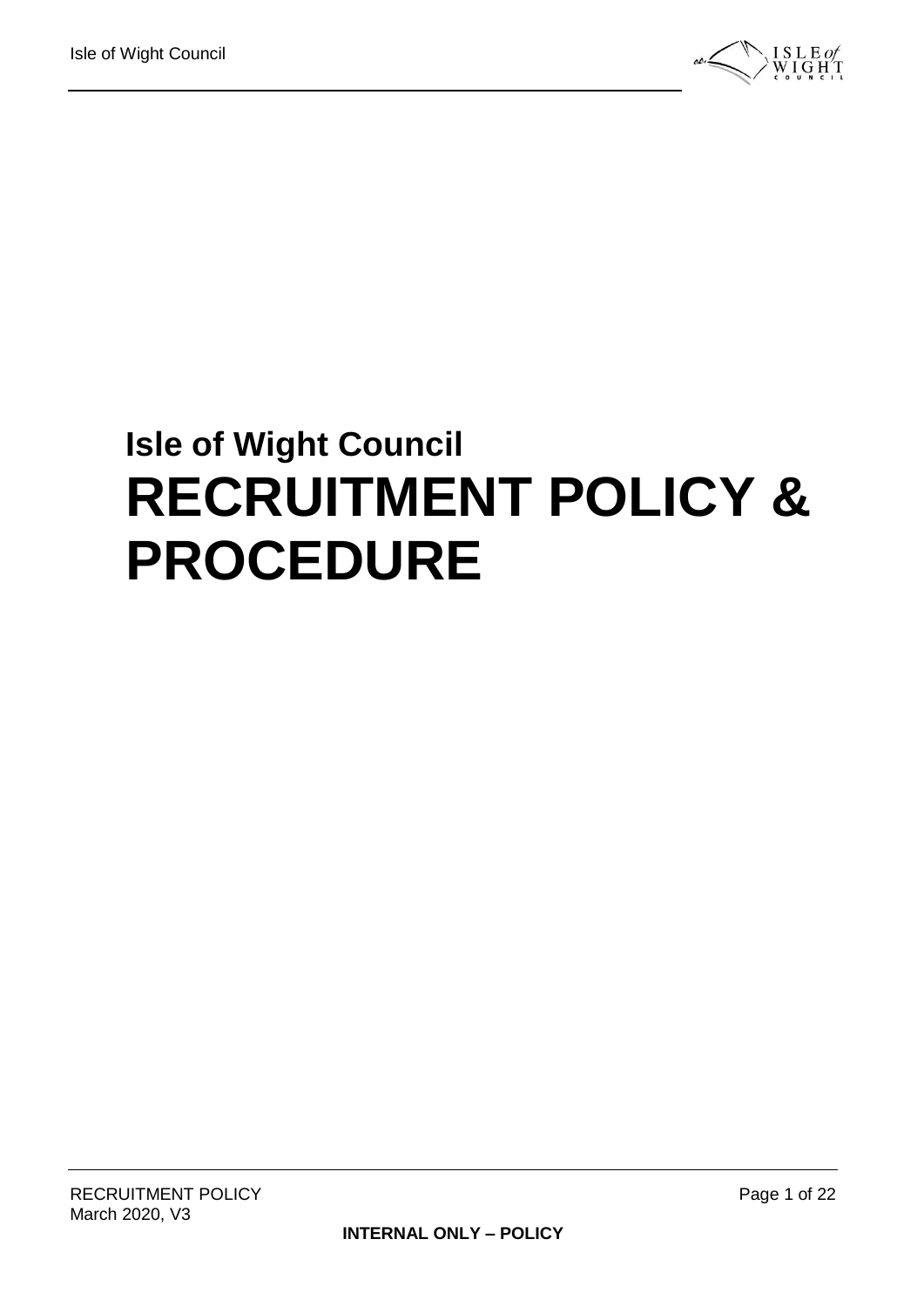

### <span id="page-1-0"></span>**Document Information**

| Title:                                       | <b>RECRUITMENT POLICY</b><br><b>FINAL</b>                                                                                        |
|----------------------------------------------|----------------------------------------------------------------------------------------------------------------------------------|
| <b>Status:</b>                               |                                                                                                                                  |
| <b>Current Version:</b>                      | 3                                                                                                                                |
| <b>Author:</b>                               | Jessica Marshall, HR Adviser<br><b>Corporate Services</b><br><sup>t</sup> jessica.marshall@iow.gov.uk<br>☎ (01983) 821000        |
| <b>Sponsor:</b>                              | Judy Mason, Principal Lawyer & HR Manager<br><b>Corporate Services</b><br><sup>B</sup> judy.mason@iow.gov.uk<br>☎ (01983) 821000 |
| <b>Consultation:</b>                         | <b>Trade Unions</b>                                                                                                              |
| <b>Approved by:</b><br><b>Approval Date:</b> | <b>Judy Mason</b><br>10th April 2019                                                                                             |
| <b>Review</b><br>Frequency:                  | 3 years                                                                                                                          |
| <b>Next Review:</b>                          | March 2023                                                                                                                       |

| <b>Version History</b> |                   |                                                                                  |  |  |
|------------------------|-------------------|----------------------------------------------------------------------------------|--|--|
| <b>Version</b>         | <b>Date</b>       | <b>Description</b>                                                               |  |  |
|                        | <b>April 2019</b> | Creation of the Recruitment Policy                                               |  |  |
|                        | <b>July 2019</b>  | Removal of 'guidance' now it forms part a separate<br>document.                  |  |  |
| 3                      | <b>March 2020</b> | Reviewed to include Safer Recruitment Training links<br>and further information. |  |  |
|                        |                   |                                                                                  |  |  |
|                        |                   |                                                                                  |  |  |
|                        |                   |                                                                                  |  |  |
|                        |                   |                                                                                  |  |  |
|                        |                   |                                                                                  |  |  |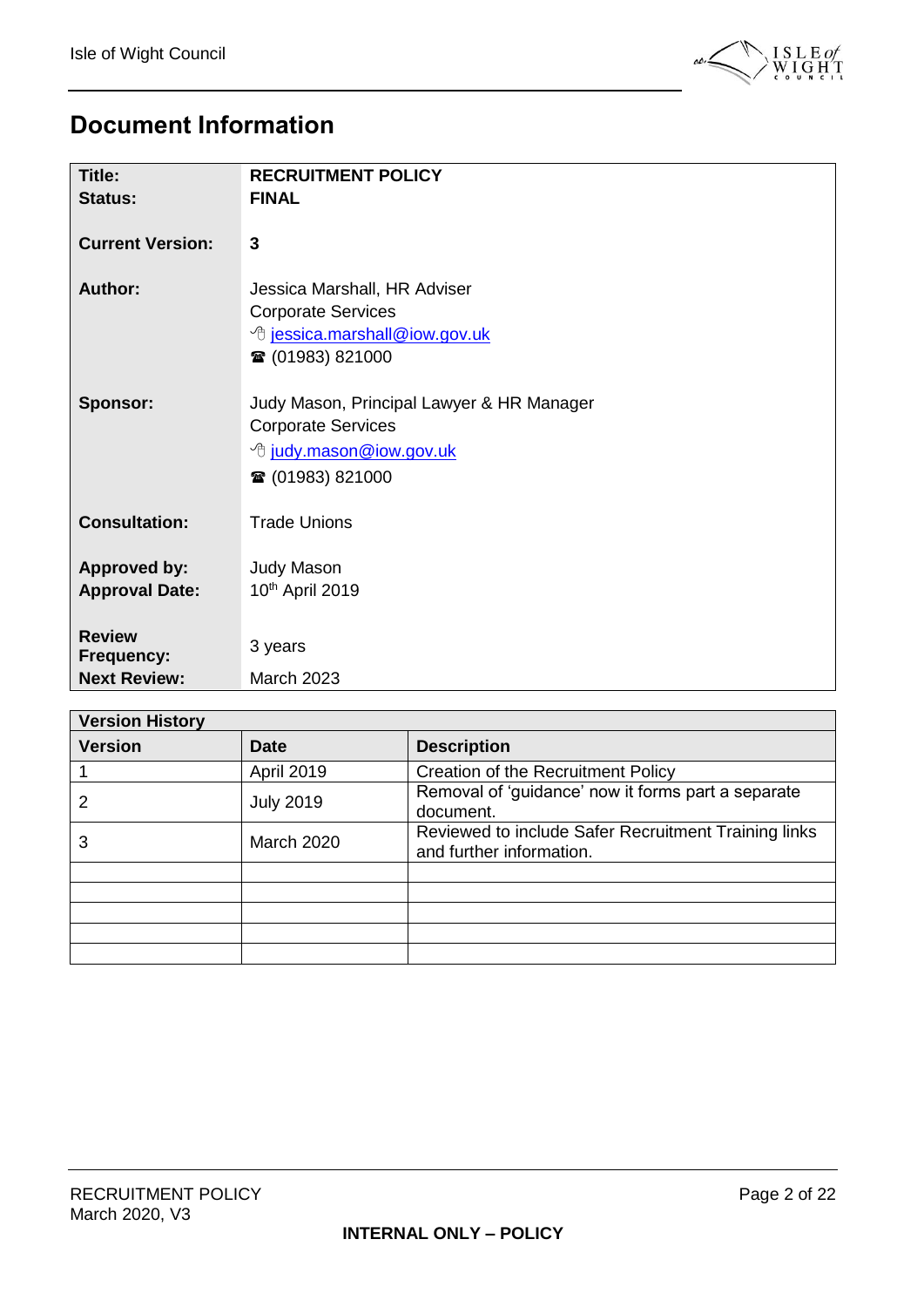

## <span id="page-2-0"></span>**Contents**

| Contents |  |
|----------|--|
|          |  |
| 2        |  |
| 3        |  |
| 3.1      |  |
| 4        |  |
| 5        |  |
| 5.1      |  |
| 6        |  |
| 6.1      |  |
| 6.2      |  |
| 6.3      |  |
| 6.4      |  |
| 6.5      |  |
| 6.6      |  |
|          |  |
| 8        |  |
| 9        |  |
| 10       |  |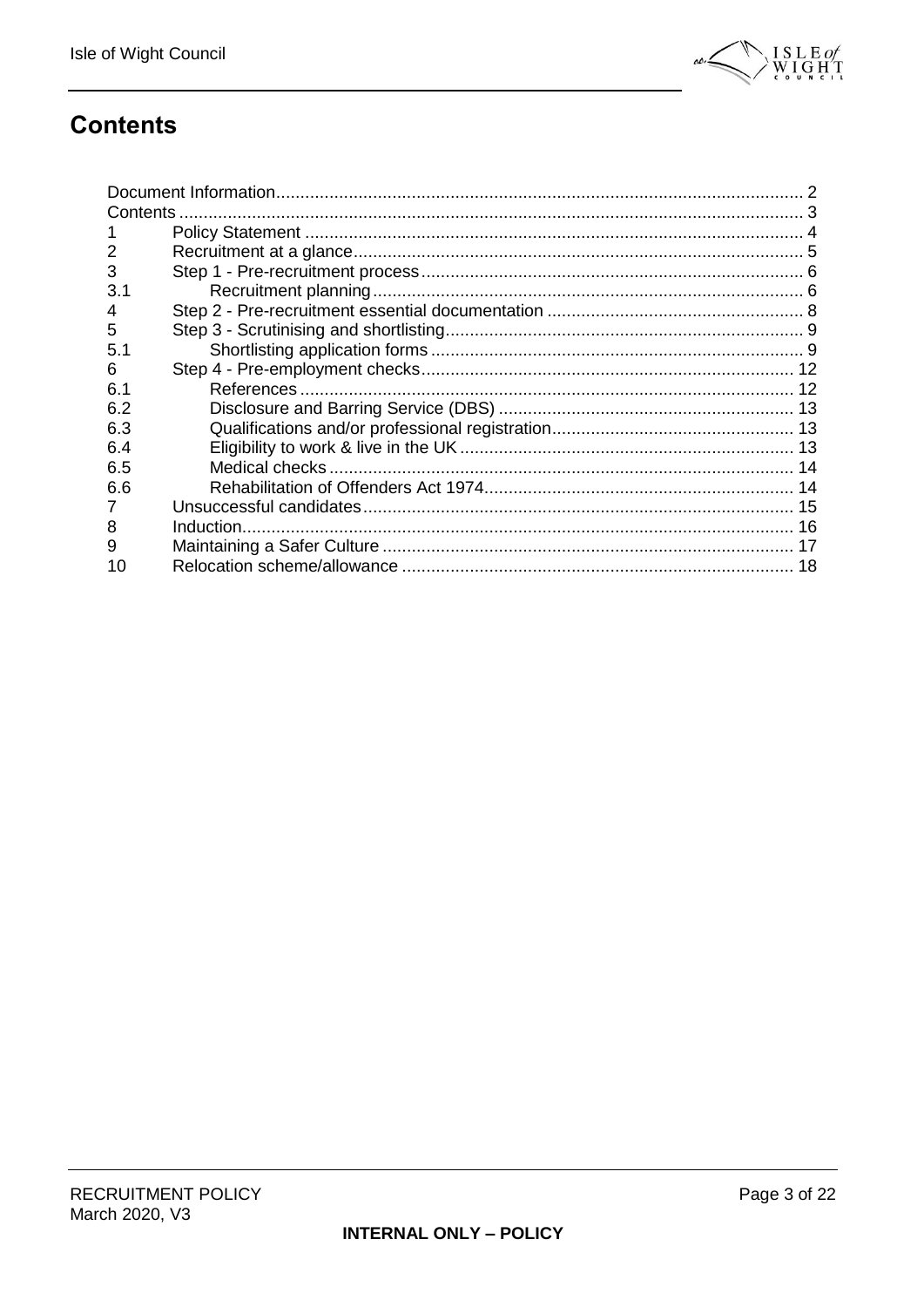

### <span id="page-3-0"></span>**1 Policy Statement**

The **aim** of our recruitment is to;

- Recruit the right people, at the right place at the right time
- To attract the right people and retain our best talent to meet current and future workforce needs.
- Have a skilled, agile and engaged workforce where all staff feel empowered to achieve their full potential.
- Be a good employer, for the council to be recognised as an 'inspiring place to work' and one that staff feel proud to work for.

Our **vision** for our recruitment is to;

- Recruit the right people in a timely way who share the council's core values and demonstrate them through their behaviour.
- Maximise the potential of different recruitment approaches such as apprenticeships, secondments, and work experience.
- The skills, capability, and capacity of the workforce is understood which informs the recruitment process
- Have a clear employment offer that attracts and retains talented people and is well communicated to all staff
- Continue to promote equality and diversity that creates employment opportunities for all within our society.

The **Public Sector Equality Duty** requires employers to;

- Eliminate unlawful discrimination, harassment and victimisation and other conduct that is prohibited by the Act.
- Advance equality of opportunity between people who share a characteristic and those who don't
- Foster good relations between people who share a characteristic and those who don't

The Isle of Wight Council is committed to the elimination of discrimination and to promoting equal treatment in employment. This applies at all stages of employment and prospective employment. [Equality Act 2010 advice for Schools](https://www.gov.uk/government/publications/equality-act-2010-advice-for-schools) is specifically available.

This policy applies to all employees (fixed term workers, apprentices, casual staff, school employee's (burgundy and green book) and uniformed grey book staff). However, volunteers and agency workers are not in scope of this policy. Please refer to either the council's [Volunteers Policy](http://wightnet.iow.gov.uk/documentlibrary/view/volunteers-policy) or the [Guidelines for the use of interim/professional services or agency staff](http://wightnet.iow.gov.uk/documentlibrary/view/new-2017-guidelines-for-the-use-of-interim-professional-services-or-agency-staff) for guidance.

This policy works in conjunction with the ['Keeping Children Safe in Education'](https://www.gov.uk/government/publications/keeping-children-safe-in-education--2) guidance as set out by the government and the [Department for Education](https://www.gov.uk/government/organisations/department-for-education) guidance on the recruitment of Headteachers and the [Staffing and Employment Advice for Schools.](file://///iow.gov.uk/corpdfs1/Human%20Resources/Advisory%20Case%20Work/Policies%20Procedures%20Strategies%20&%20Guidance/Recruitment%20Policy%202019/In%20maintained%20schools,%20it%20is%20the%20legal%20responsibility%20of%20the%20board%20to%20select%20a%20headteacher.%20The%20legal%20framework%20regarding%20the%20appointment%20of%20a%20headteacher,%20and%20the%20roles%20and%20responsibilities%20of%20those%20involved,%20is%20stipulated%20in%20the%20requirements%20of%20the%20School%20Staffing%20Regulations.) The National Governance Association provides a 'Headteacher [Recruitment Toolkit'](https://www.nga.org.uk/Guidance/Finance-and-Staffing/Executive-and-Senior-leadership/Headteacher-Recruitment-Toolkit.aspx) to further assist with the recruitment process.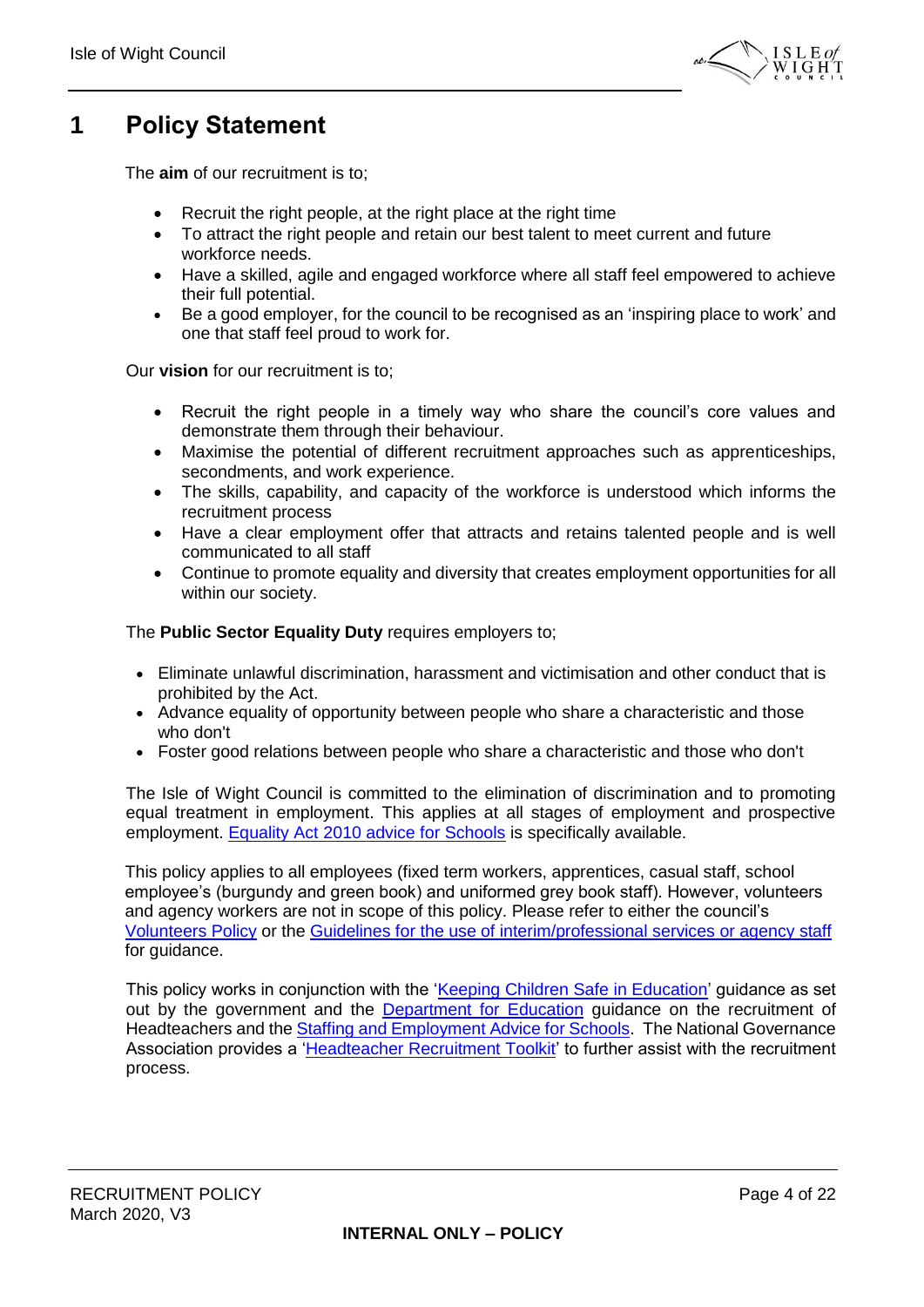

**2 Recruitment at a glance**

#### Step 1 – Pre-recruitment

Aim – "Right people, right place, right time" "Inspiring place to work" Vision – "Recruitment in a timely way" "Clear employment offer" "Promote equality & diversity" Public Sector Equality Duty - "Foster good relations between people" "Advance equality of opportunity" Recruitment planning – "Timely way" "Empowering existing individuals" "Maximise opportunities" "Future direction/aspirations"



- <span id="page-4-0"></span>Other –
	- Unsuccessful candidates
	-
	- Probation
	- Maintaining a safer culture
	- Relocation scheme/allowance

#### RECRUITMENT POLICY March 2020, V3



#### • References

- DBS Checks
- Qualifications
- Professional registrations
- Eligibility to work/live in the UK
- **Medical checks**
- **•** Rehabilitation of Offenders Act 1974

#### Step 2 – Essential pre-recruitment documentation

Generic role profile –

- 
- 
- 
- Templates [here](http://wightnet.iow.gov.uk/hr/recruitment/default.aspx)

#### Advert –

- 
- Consider targeted recruitment/hard to recruit vacancies
- Template [here](http://wightnet.iow.gov.uk/hr/recruitment/default.aspx)
- Schools recruitment [Schools Teachers](https://www.gov.uk/government/publications/school-teachers-pay-and-conditions)  [Pay and Conditions](https://www.gov.uk/government/publications/school-teachers-pay-and-conditions)

- 
- -

#### Step 3 - Selection

Application forms –

- Initial sift of applications to go through to the next stage of the process
- Fair and consistent approach
- Shortlisting templates [here](http://wightnet.iow.gov.uk/hr/Recruitment/Selection/)

Selection methods –

- Interviews/practical tests/in-tray
- Clarity on the methods being used
- Record keeping

#### Offer -

- As soon as possible
- Verbal offer is treated as legally binding
- Timelines (school appointments/notices)

#### Positive action –

- Prohibit acts of discrimination
- Equal merit
- Under-represented groups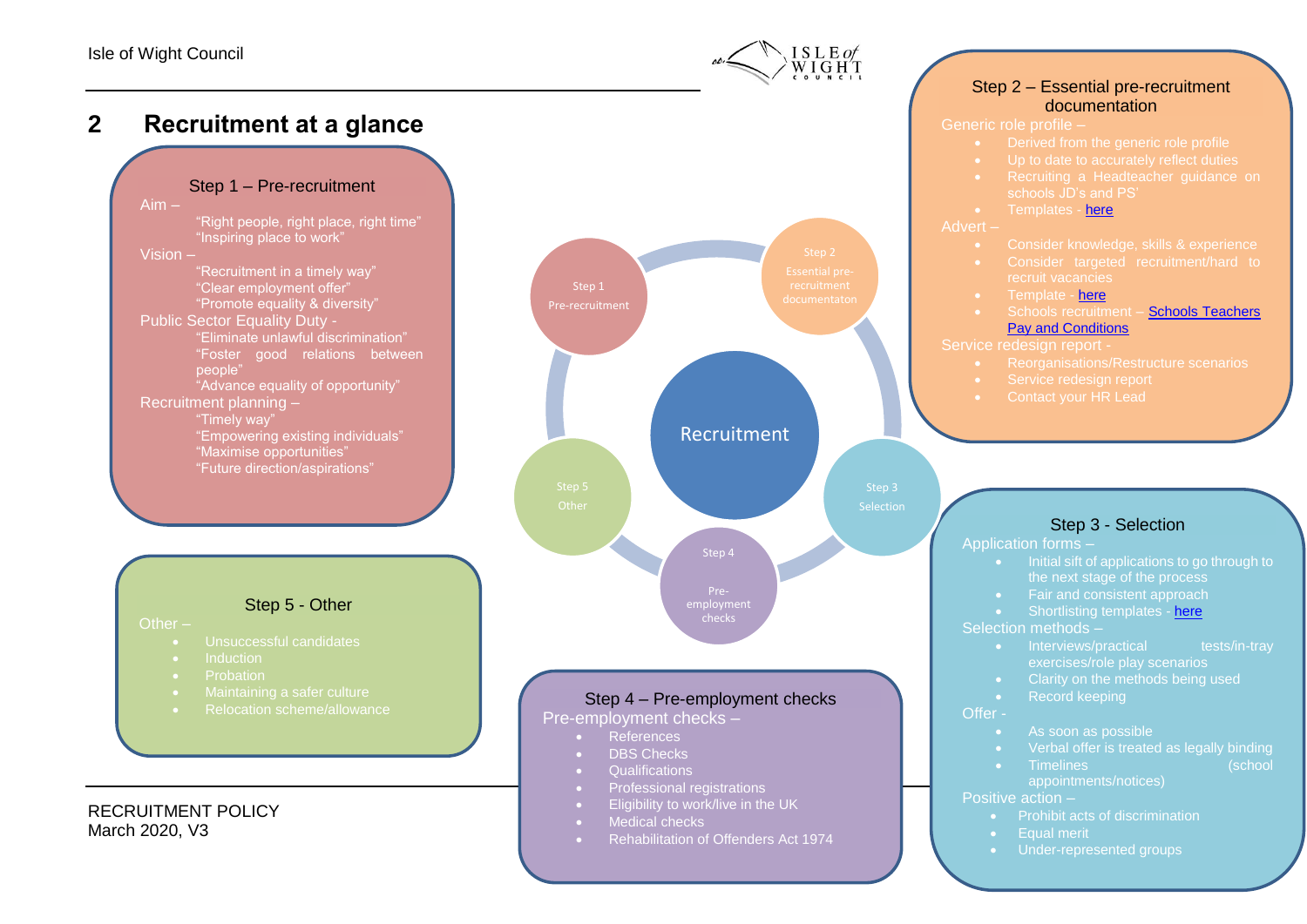

### <span id="page-5-0"></span>**3 Step 1 - Pre-recruitment process**

Planning for recruitment helps to maximise the chances of appointing the right person. It is important to follow the stages outlined in this section before the vacancy is advertised.

Recruiting a candidate who shares the same values, behaviour, vision and strategy of the council/school is imperative. Before commencing recruitment, you should be clear what your current and future aspirations are to ensure that the prospective candidate aligns with this.

Schools with a religious character should ensure that any review of their vision is completed in line with the expectations of their appropriate faith body/diocesan authority. In maintained schools, it is the legal responsibility of the board to select a Headteacher. Schools should consider building sufficient time into their recruitment processes to take account of the need for successful candidates to serve notice at their current school and national recruitment.

#### <span id="page-5-1"></span>**3.1 Recruitment planning**

Before considering recruitment to a vacant position, the following should be considered:

- The speed in which you need to recruit an individual from vacant to filled –planning a recruitment in a **timely way** will assist with this.
- Is there **capacity** to distribute work to other staff either within the team or outside the team? Consider whether that task could be done by someone else, somewhere else etc. (it should be noted that under the Education Act 2002, it is a requirement for a maintained school to have a Headteacher – an individual carrying out the duties is only acceptable as an interim to the appointment to the post itself). Before any redistribution of work in schools, ensure that such tasks and workload assessed any that such redistribution does not contravene Ofsted and/or DfE guidance on workload.
- Restructure or re-design of work/the team to accommodate workload is **current** team structure suitable to facilitate the tasks/duties? Should a restructure/re-design be considered to ensure that posts/structure are fit for purpose and suit the needs of the current and future needs of the business?
- **Empowering existing individuals** to act up within the team Is there an existing team member that is able to act up/be promoted to the position to enable that team member to develop the skills and knowledge therefore, creating more skills within the workforce.
- Whether you are able to **maximise the opportunities** for apprenticeships and therefore, consider if they would be able to fulfil the role - for any posts under grade 3, these roles should initially be offered to young people within the 123 programme therefore giving those at these grades greater access to opportunities within the council. The 123 programme is programme set up by the Leaving Care Team in order to help those that are/have been in care to secure further training and employment via the Isle of Wight Council. As the Corporate Parent for those that have been in the care system, we have a duty to ensure that those young people get the best opportunities we can offer them to help better their lives and careers. The programme is made up of; 1 work experience, 2 traineeship or 3 apprenticeships to those aged 17+.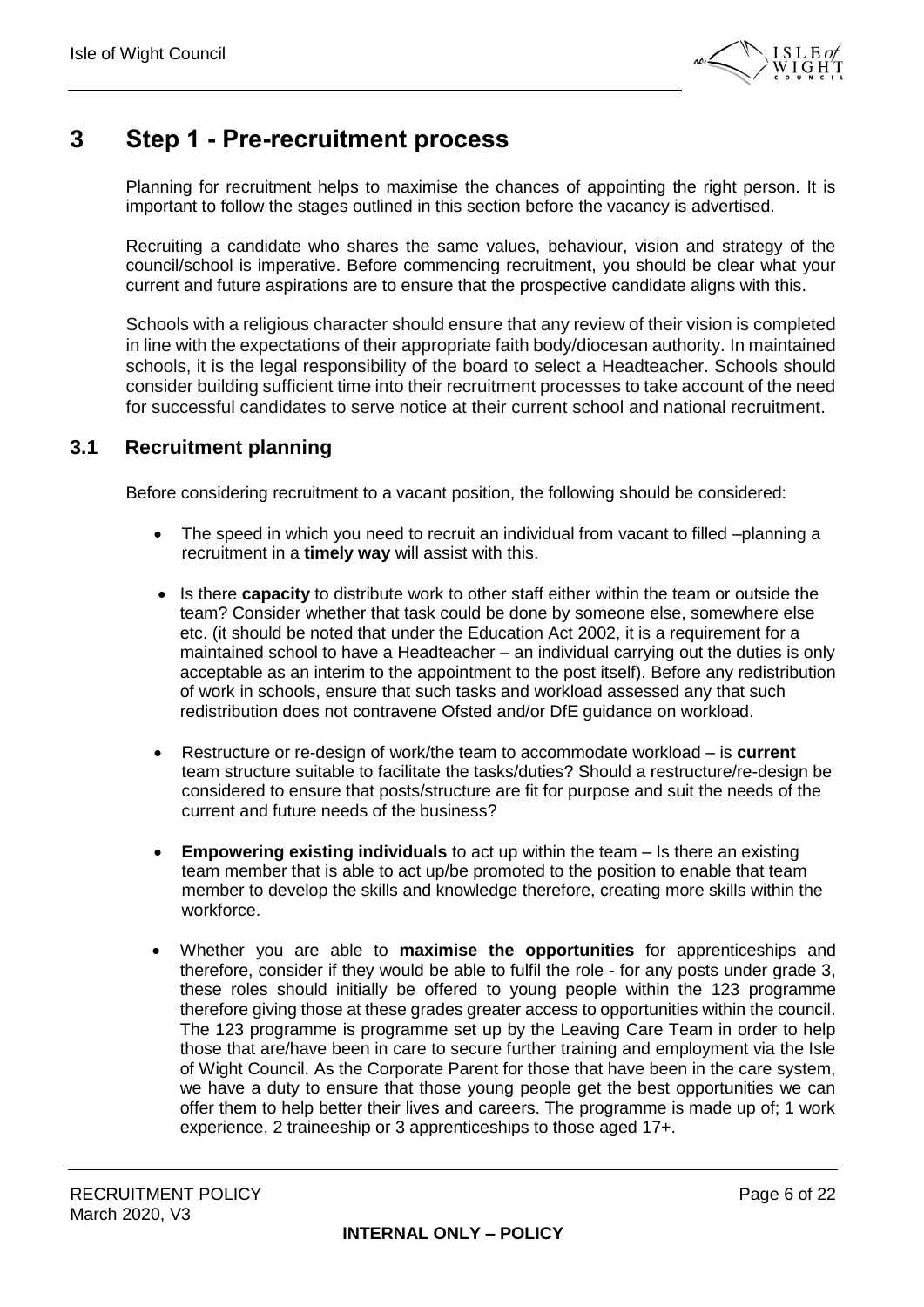

- What are the new skills needed in light of existing **capabilities?** Define what skills/experience may be needed in addition to those already within the team. Are there specific gaps in skills that could be pin-pointed/enhanced?
- Is the role a 'difficult to recruit to' role or specialist role and therefore, should the **employment offer** include a relocation allowance?
- Future direction/aspirations When considering the strategic direction of your school, a checklist of questions that might be asked is provided within the [recruitment toolkit.](https://www.nga.org.uk/Guidance/Finance-and-Staffing/Executive-and-Senior-leadership/Headteacher-Recruitment-Toolkit.aspx)

If it is decided that a position must be recruited to, then you should follow the authorisation process outlined [here.](http://wightnet.iow.gov.uk/hr/HRGuidance/Recruitment/DecisionToRecruit/Authorisation.aspx) The same approval process applies for considering any re-organisations/restructures.

Additionally, you will need to determine the type of advertising that you wish to do based on the below as part of you recruitment planning.

Internal;

- Councils intranet this is automatic upon request to advertise internally
- Redeployment this is automatic upon request to advertise internally. **All roles must be made available to those on the redeployment list (regardless of whether the role is also being advertised under other internal/external means).** Further information can be found under section 5.1
- Ring-fenced roles roles should not be ring-fenced unless there is an exceptional circumstance to do so. We advise managers that they can do this if they have existing staff in their team who they think may be interested in the opportunity and the specific skills of the role would not be available via other means of advertising (this goes on redeployment automatically alongside the ring-fencing). If you wish to ring-fence a role, please liaise with your HR Advisor.

External;

- Councils internet this is automatic upon request to advertise externally
- County Press this will need to be specifically requested although is the more common platform for external advertising externally
- National adverts this would depend on the nature of the role, ability to recruit, budgetary availability etc. All request for this will need to be specifically requested.
- LG Jobs this is now only automatic for roles above grade 9
- Isle of Wight Jobs this is automatic upon request to advertise externally for all roles

Social Media campaigns can be requested for specific vacancies via the Resourcing Specialist (Katy Harwood).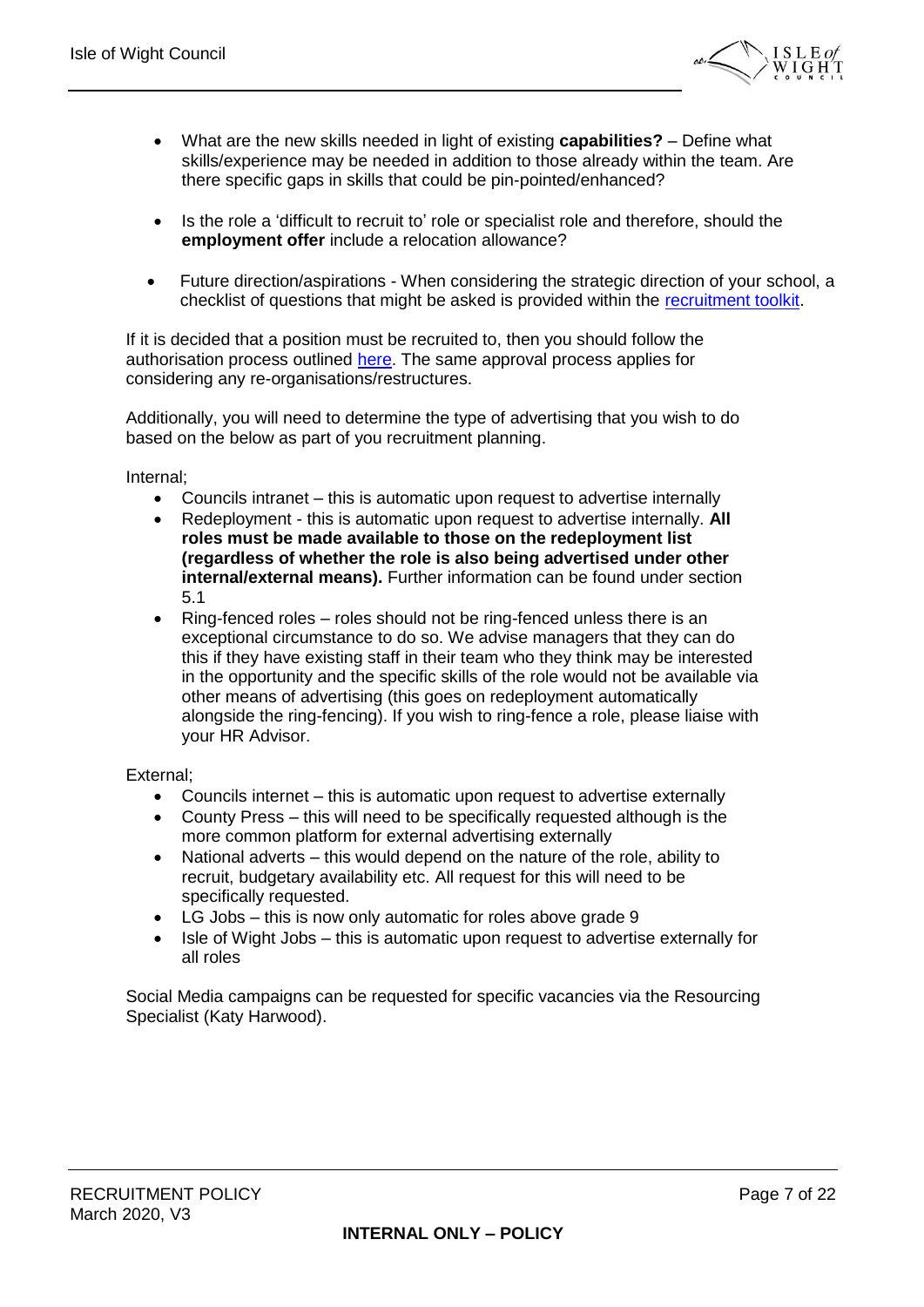

### <span id="page-7-0"></span>**4 Step 2 - Pre-recruitment essential documentation**

The key here is to ensure that all documentation is up to date and ready to use before producing the advertisement. Often, roles/duties change over time and therefore, the existing documentation will not truly reflect the requirement of the role now. Or, if it is a completely new role, it is essential to ensure that the documentation matches what the organisation requires from the new role.

**4.1.2 Generic Role Profile/Job Summary -** If the role is a new position or, if the role's job description and person specification no longer reflects the role accurately, you will need to complete a job summary. The job summaries are based upon the generic role profiles (GRPs). Recruitment is an ideal opportunity to ensure that the documentation truly reflects the requirements of the role.

Templates and detailed guidance on how to complete a job summary can be found [via](https://wightnet.iow.gov.uk/hr/HRGuidance/genericroleprofiles.aspxhttps:/wightnet.iow.gov.uk/hr/HRGuidance/genericroleprofiles.aspx) the [Human Resource pages.](https://wightnet.iow.gov.uk/hr/default.aspx)

Guidance on the completion of job descriptions and person specifications for Headteachers can be found via the ['Recruiting a Headteacher'](https://www.gov.uk/government/publications/recruiting-a-headteacher) guidance document and the [National](https://www.gov.uk/government/publications/national-standards-of-excellence-for-headteachers)  [Standards of Excellence for Headteachers.](https://www.gov.uk/government/publications/national-standards-of-excellence-for-headteachers) The standards can be used to support the recruitment and appointment of Headteachers and assist in shaping role descriptions and person specifications.

The role of Fire and Rescue employees are those defined within the Integrated Risk Management Plan and as laid down in the NJC document – *Fire and Rescue Services Rolemaps*.

**4.1.3** Advert – a template advert is available [here.](http://wightnet.iow.gov.uk/documentlibrary/view/advertisement-template-guidance) This allows managers to be able to access a readily available template in the council's format as well as the standard paragraphs.

When writing the advertisement, consider what knowledge/experience you need. Consider what skills you need the individual to have to effectively carry out the job.

If more targeted recruitment is required i.e. for a more senior role or a difficult to recruit to post, please liaise with your HR Adviser/adverts team. It may also be appropriate to offer a relocation scheme or allowance as part of the recruitment process. Further details can be found below in step 2 quidance below.

**4.1.4** The [School Teacher's Pay and Conditions Document](https://www.gov.uk/government/publications/school-teachers-pay-and-conditions) sets out the overriding requirements of Headteachers, and their central professional responsibilities, and whilst academies may not be bound by this, it provides a useful framework for defining a particular post. If the role is an NQT post, it is worth noting on the advert the induction period and entitled to quality training. Service redesign report – This is only required for re-organisation/restructure scenarios. If you are looking to undertake a re-organisation/restructure, please contact the HR Lead at the earliest stages prior to writing the service redesign report. Your HR Advisor will then support you from consultation to implementation.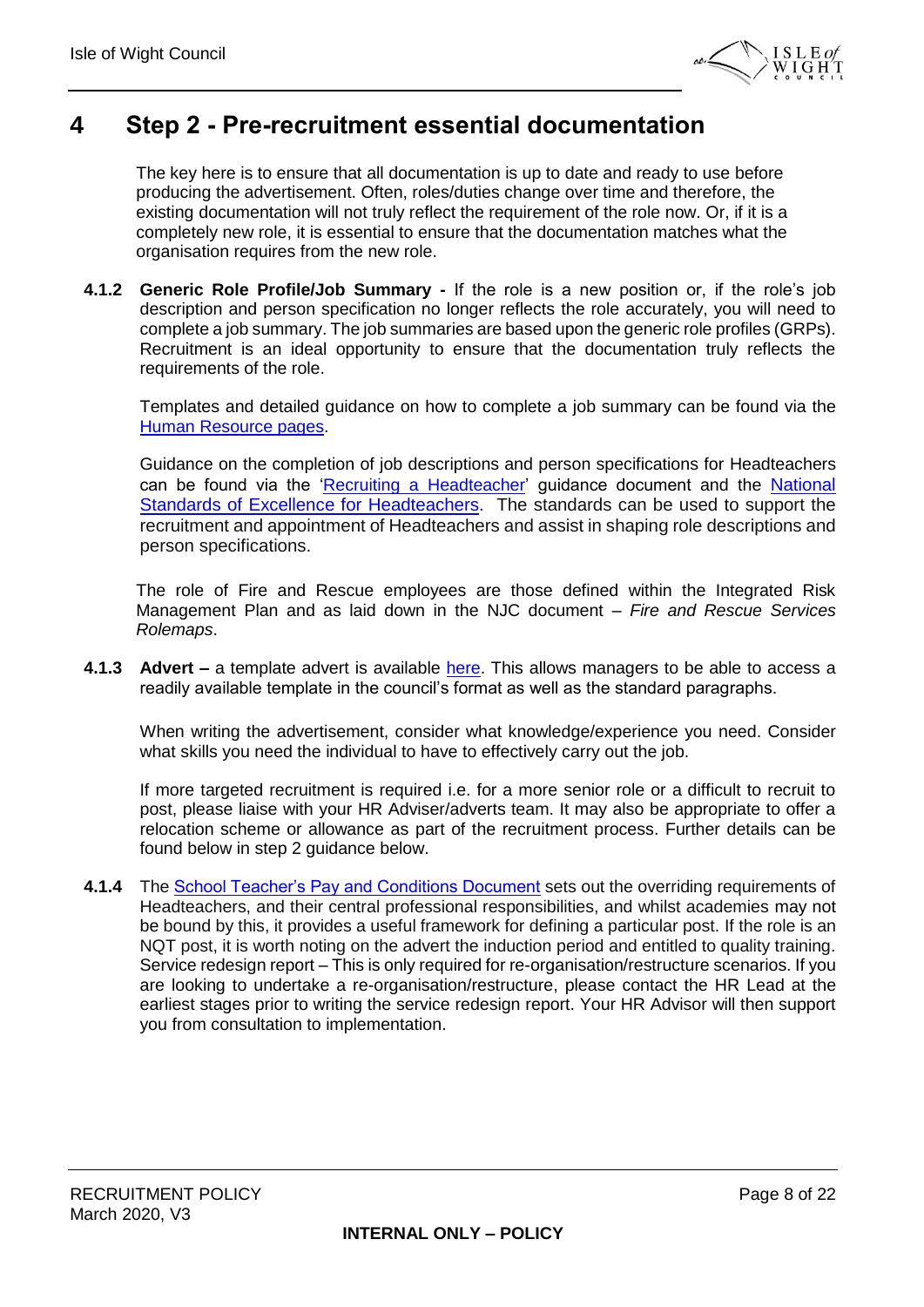

### <span id="page-8-0"></span>**5 Step 3 - Scrutinising and shortlisting**

A shortlisting process should commence upon receiving application forms. At this stage the panel should determine what selection method(s) it is going to use before scrutinising and shortlisting.

The panel for shortlisting ideally should be the same panel as those that will be interviewing the shortlisted candidates. The panel should contain a minimum of two people, one of whom should act as chair (or a minimum of three governors where recruiting Headteachers in maintained schools).

The panel chair and panel members should have undertaken Recruitment and Selection training, appropriate Safeguarding training and Equality and Diversity training (i.e. IHASCO) every three years (or as defined by the individual school).

**Recruitment Training (refresher) Online** – will be available via e-learning on The Learning Hub & will be suitable for those managers who have undertaken recruitment training in the past.

**Safer Recruitment Training Online** - will be available via e-learning on The Learning Hub & targeted to those working with adults and children.

**Recruitment Training – Face to Face –** for managers/staff who have never undertaken recruitment or recruitment training. \*If they will be working with adults & children they will also need to complete Safer Recruitment as mentioned above.

All applications must be thoroughly scrutinised to ensure that they are fully and properly completed, that this information provided is consistent and doesn't contain any discrepancies. It is important to identify any gaps in employment.

Incomplete applications should not be accepted. Additionally, managers can reserve the right to state "previous applicants need not apply"

#### <span id="page-8-1"></span>**5.1 Shortlisting application forms**

A fair and consistent shortlisting method should be adopted and applied to all applications/applicants.

You should use the generic role profile and job summary to measure up applicants to determine whether they meet the essential criteria for the role. Once you have undertaken this shortlisting, you will then have a group of candidates for the next phase of the process (interview and/or other methods).

The council is a Disability Confident Employer and therefore commits to interviewing (including other selection methods) any disabled candidate that meets the essential criteria. Therefore, automatically being shortlisted to interview.

**Casual workers** - are eligible to apply for internal vacancies from day one of their engagement.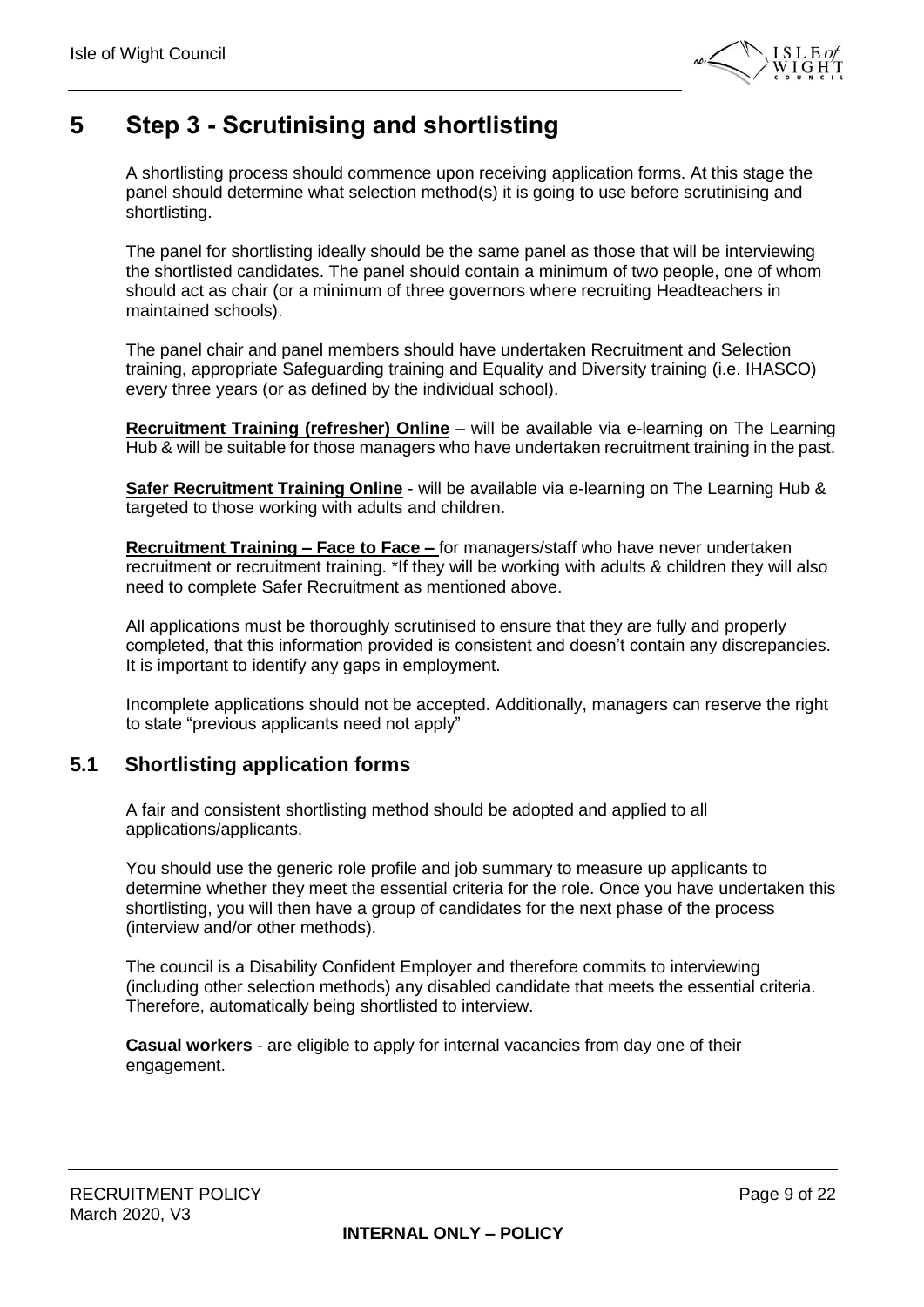

**Agency workers** – agency workers will be entitled to apply and be considered for internal vacancies, alongside council employees from day 1 of their agency position starting.

**Former employees** - where a former employee has taken voluntary redundancy, they will not be re-employed on a permanent or temporary basis for a period of 6 months following the voluntary redundancy dismissal date. If they were subject to compulsory redundancy, they may not re-engage with the council for a period of 4 weeks (or sooner if they return their redundancy payment in full).

**Redeployees** will be prioritised within the selection process. Redeployee applicants will be identified by Human Resources for priority interview.

#### **5.1.1 Selection methods**

As a panel it may be necessary to set a threshold to ensure that only a certain number of applicants progress to the next stage (for instances where you have a large number of applications). It is essential that this is done objectively.

The interview is a standard method for identifying a successful candidate. There are a number of other methods that can be used (examples; interview, practical tests, word/excel tests, in-tray exercises and role play scenario's) depending on the job to be filled. In cases of Headteacher recruitment, further methods may be used (presentations to a selection panel, leading an assembly, teaching a lesson and a financial/budgeting task – further methods are outlined in the Recruiting a Headteacher guide).

You should be clear with the candidate what method you are using and that these will form part of the whole selection process. Regardless of the chosen selection method, a fair and consistent scoring system should be used. These scores will then be used to determine which candidate is deemed successful.

It is essential that records of the results (regardless of the test) and subsequent discussions are held and that these form part of the overall selection decision. This will make a process robust and defensible against any potential future challenges. For retention information, see the council's [Retention Policy.](http://wightnet.iow.gov.uk/documentlibrary/view/retention-policy-2011)

When considering who to select, alongside the interview, you should consider the relevant scores/outcome of any other selection methods. For schools, this may include pupil feedback, governors' feedback if they have been involved in some elements in addition to the panel members.

In accordance with regulations for maintained schools, the board of governors will need to approve the decision of the selection panel. This may be done during a meeting of the board where the selection panel identifies the preferred candidate and the panel's reasons for selecting them. This is followed by an endorsement vote of the board.

#### **5.1.2 Offer**

Once the successful candidate has been determined, you should offer them the post as soon as possible. A written offer letter should be sent to ensure that the terms of the offer are clear, including any conditions that the offer is subject to (such as satisfactory references, DBS checks, qualifications etc.).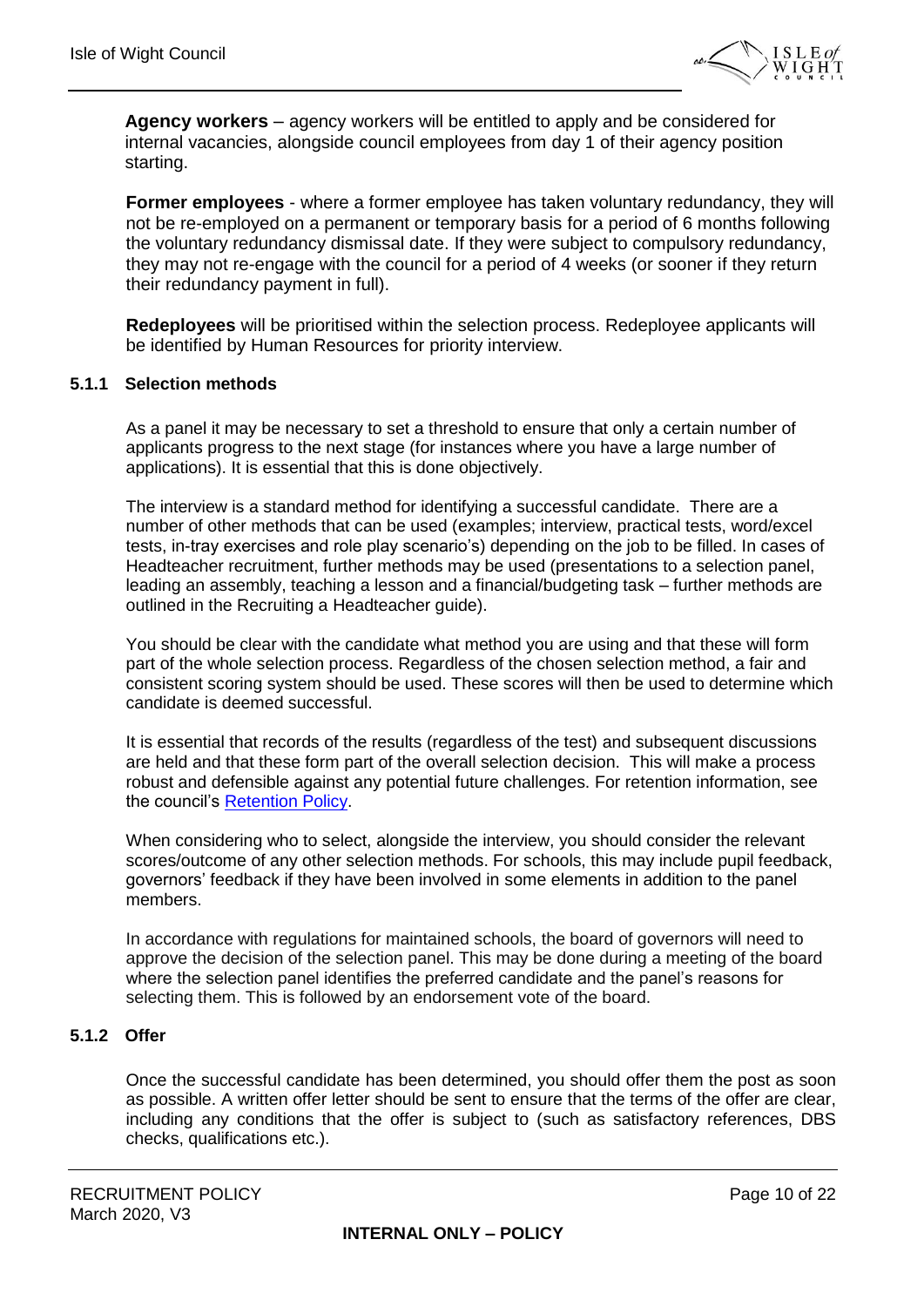

Be aware that a verbal offer of appointment may be treated as a legally binding agreement between the council and the applicant. Any verbal offer must be treated the same way as a written offer.

Appointment timelines for appointments of Teachers/Headteachers are imperative. Step 3 guidance below outlines the requirements.

The Education (Independent School Standards) Regulations 2014 require an academy to provide the name of the Headteacher to parents and carers of pupils and prospective pupils and on request to the Chief Inspector, the Secretary of State or an independent inspectorate. The information must also be made available on the school premises during the day.

#### **5.1.3 Positive Action**

The main purpose of positive action is to prohibit acts of discrimination with regard to access to employment and training. When two or more candidates meet the requirements for a position and are of equal merit, legislation allows us as the employer to choose one over the other. This will occur only on the basis of a particular characteristic (as outlined above) to ensure that certain people who meet under-represented groups or characteristics are provided a positive advantage by the employer.

The Equality Act 2010 allowed employers to make recruitment decisions based upon improving equal access to employment. The act protects people from being treated less favourably because they have a 'protected characteristic'.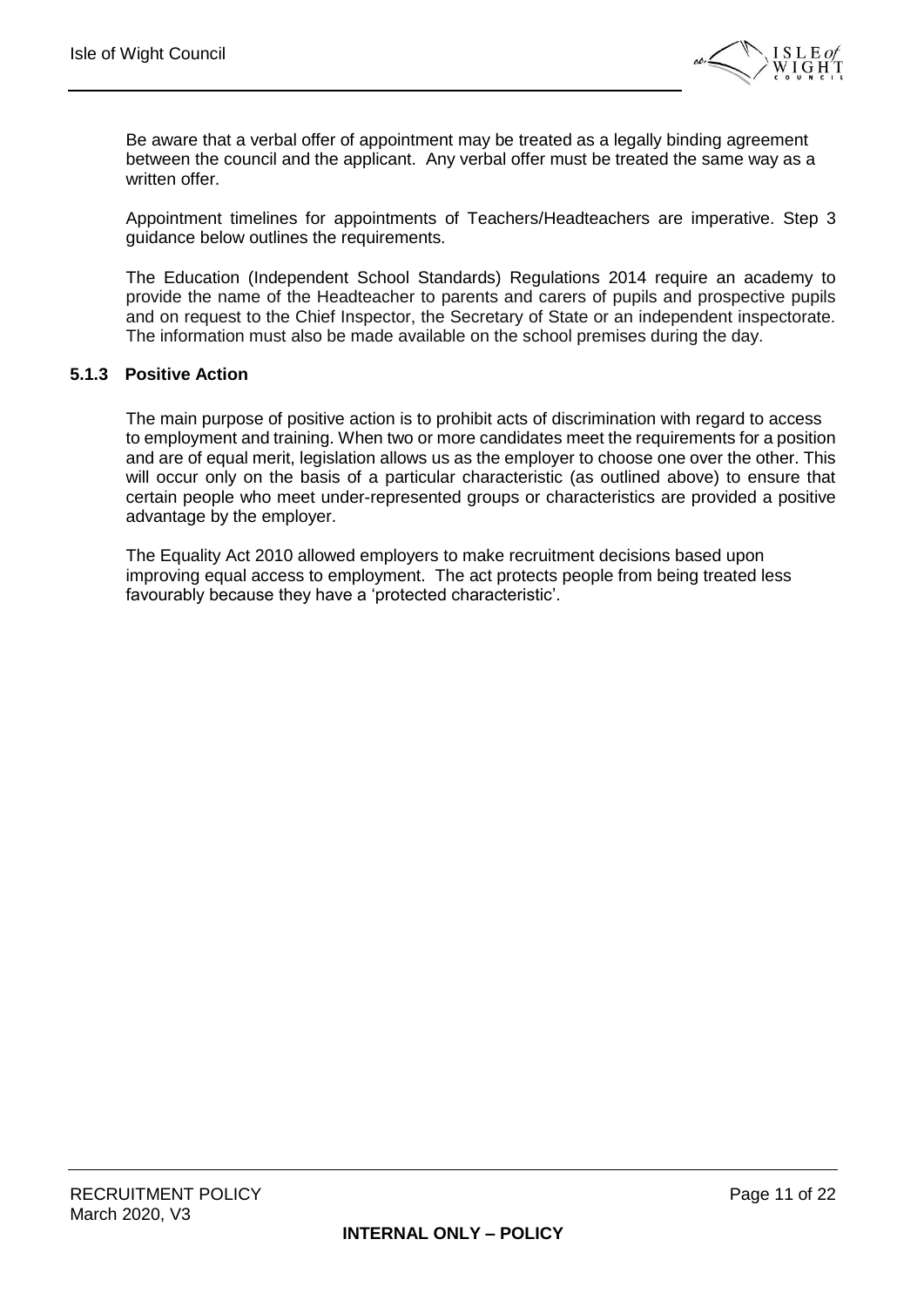

### <span id="page-11-0"></span>**6 Step 4 - Pre-employment checks**

A series of checks will need to be undertaken on the successful candidate. Some of these checks are a legal requirement and others are policy. In both cases, full checks must be completed before the individual can start work.

It is best practice to start to gather documentation at the interview stage. This can include UK ID and copies of qualifications/registration for example. This makes for a smoother recruitment process for both the manager and the individual if deemed the successful candidate.

Further information can be found via the HR Assistants 'Guidance for Managers – updated November 2017'. This is available directly from [hr@iow.gov.uk](mailto:hr@iow.gov.uk)

#### <span id="page-11-1"></span>**6.1 References**

The application form informs the candidate that references will be sought once an offer of employment is made (the offer is the subject to satisfactory receipt of references).

References should be sought on all short-listed candidates, unless people are already working in the team. If they are new to the authority, two references should be sought. If they are internal (from another team), one reference is required.

They can be requested prior to interview but, they must be sought once an offer of employment has been made. The offer must be conditional upon receiving satisfactory reference(s).

Reference templates are available to suit all recruitment including those posts that are working with children and/or vulnerable adults.

#### Childrens Social Care:

It is a requirement of the Children's Home Regulations 2015 [schedule 2, point 4] and CQC (Quality Care Commission) that if a person has previously worked in a position involving work with children or vulnerable adults, verification so far as reasonably practicable of the reason why the employment or position ended will be sought from all previous health/care roles.

#### Adults Social Care:

It is a requirement of CQC (Care Quality Commission) to request references from all previous employers where a prospective employee has ever been employed in a health or care role. Managers in Adult Social Care settings, i.e. LD Homes, Reablement Services and Outreach Services will be required to ensure that these references are applied for, in addition to those required by the Isle of Wight Council elsewhere in this policy.

#### **Causes for concern**

Any information about past disciplinary action or allegations or criminal convictions should be considered in the context of the case. Cases in which an issue was satisfactorily resolved some time ago, or an allegation was determined to be unfounded or did not require formal disciplinary sanctions, and in which no further issues have been raised, are less likely to cause concern than more recent or serious issues.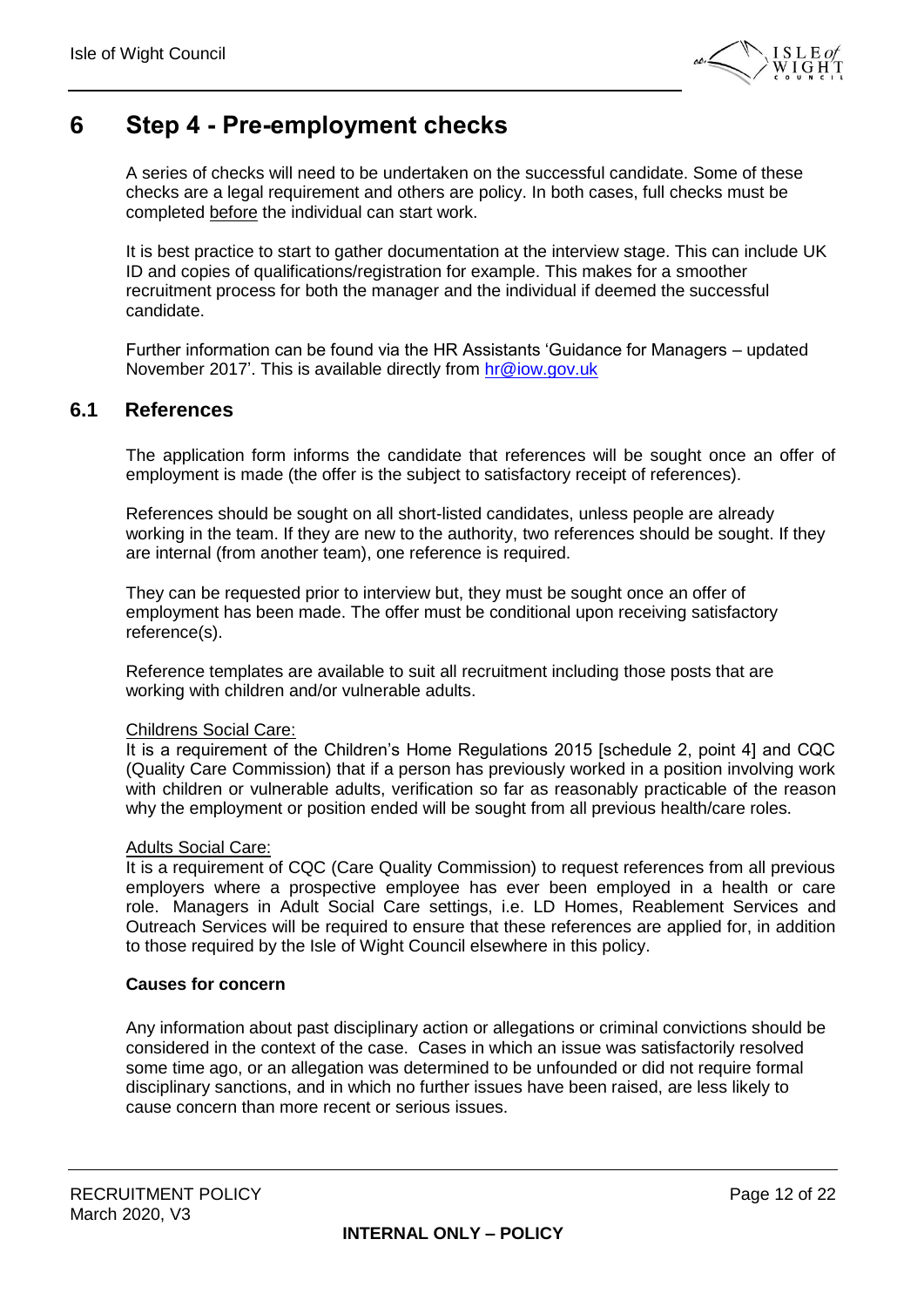

Some past disciplinary action should be disregarded and/or not even referred to by the provider of the reference as it will have been 'spent' and should have been expunged from the employee's HR file after a reasonable period of time (excluding information in respect of the Rehabilitation of Offenders Act, in which case further advice from your HR Adviser should be sought).

#### **6.1.1 Providing references**

References must be true, accurate and fair and not create a misleading impression. This applies to the whole reference. Wherever possible there should be evidence to support the content of the reference provided. Managers providing references have a duty of care to the council, to the recipient of the reference, and also to the individual to whom the reference refers. The council as well as the person who gave the reference could be held liable for providing a negligent reference.

There is no such thing as 'off the record' references. Be clear when providing a reference of the context in which it is being provided (i.e. manager/character reference).

#### <span id="page-12-0"></span>**6.2 Disclosure and Barring Service (DBS)**

DBS checks will be undertaken *after* the offer of appointment but, *before* commencing of the appointment.

Please refer to the DBS Policy for information, policy and guidance around conducting DBS checks.

#### <span id="page-12-1"></span>**6.3 Qualifications and/or professional registration**

It is best practice to obtain relevant copies of qualifications and/or registration *prior* to the interview stage. Original copies of certificates should be provided and not copies.

In addition to qualifications, for some roles, professional registration is also required (such as Social Workers/Teachers). Original copies/evidence of registration should be provided. Some registration can be checked online without the need for further evidence.

If there are any doubts, please contact the HR Assistants.

#### <span id="page-12-2"></span>**6.4 Eligibility to work & live in the UK**

You must check whether a prospective successful job applicant is entitled to work in the UK *before* you employ them. You should check thoroughly that all necessary paperwork is correct and up to date, as there are significant fines for failing to carry out the necessary checks appropriately.

'Checking' means making sure that any photographs match the individual, any expiry dates have not passed, that dates of birth seem reasonable in relation to the individual, that two documents do not have different names on them and that any stamps or endorsements relate to the type of work the person will be doing.

The Home Office sets out guidance [HERE](https://www.gov.uk/check-job-applicant-right-to-work) on the process and requirements of checking an applicant's right to work in the UK and it is important that you familiarise yourself with this.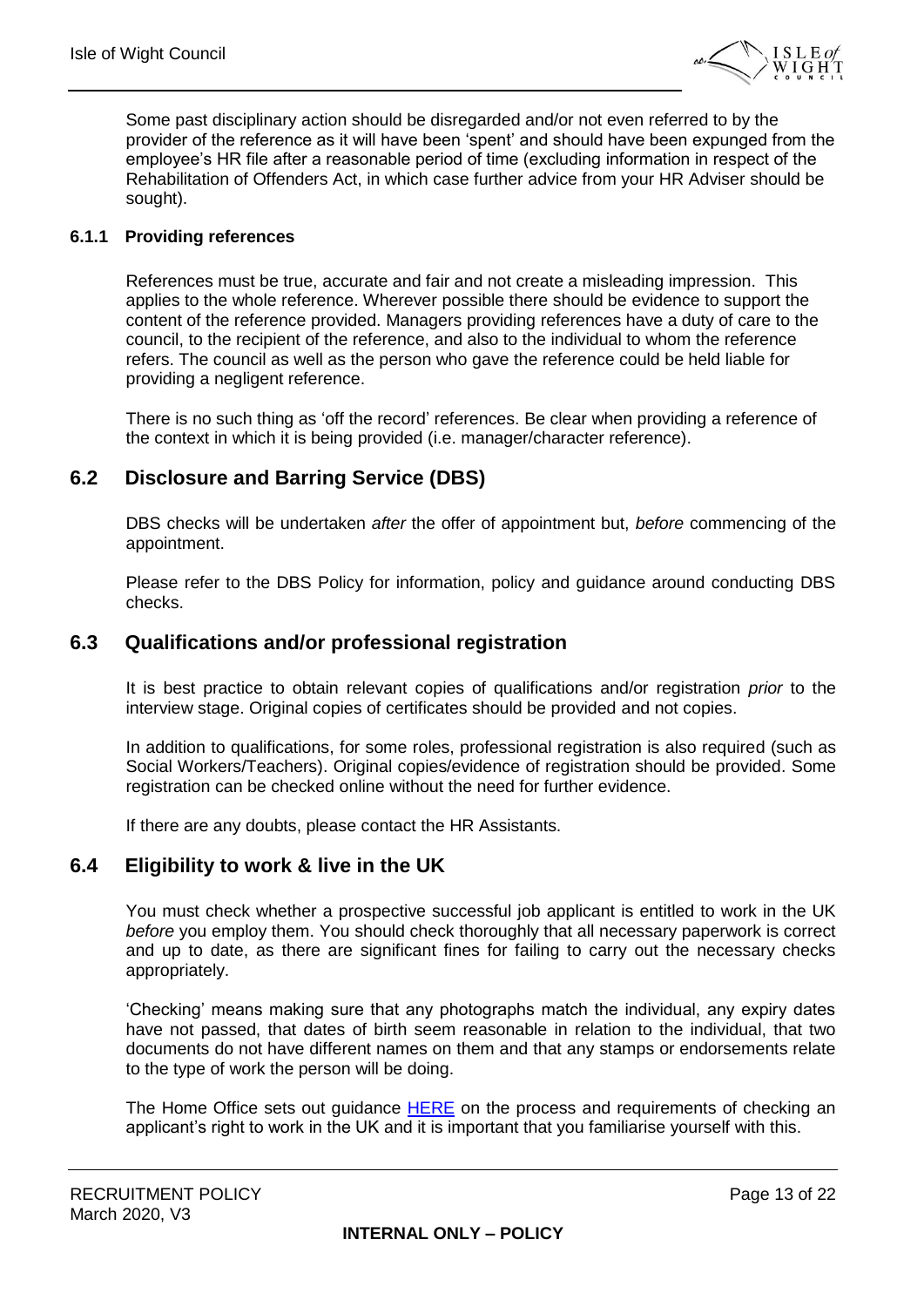

Any documentation checked **must** be copied and kept on the employee's personal file in HR.

If you're an EU, EEA or Swiss citizen, you and your family will be able to apply to the EU Settlement Scheme to continue living in the UK after 30 June 2021. Further information is available via the government website; [https://www.gov.uk/settled-status-eu](https://www.gov.uk/settled-status-eu-citizens-families)[citizens-families](https://www.gov.uk/settled-status-eu-citizens-families)

For more about eligibility to work in the UK and an employer's obligations, go to Check if [someone can work in the UK -](https://www.gov.uk/legal-right-work-uk) GOV.UK or [Check a job applicant's 'right to work' documents -](https://www.gov.uk/check-job-applicant-right-to-work) [GOV.UK](https://www.gov.uk/check-job-applicant-right-to-work) for more information including:

• Checking if someone can work in the UK

• An employer's guide to right to work checks

• The Home Office's code of practice for employers on avoiding unlawful discrimination while preventing illegal working.

#### <span id="page-13-0"></span>**6.5 Medical checks**

Where applicable to the role, verification of the candidate's medical fitness will need to take place before the individual can formally commence employment. Further guidance can be found via step 4 guidance below on when it may be appropriate to seek pre-employment medical assessments of fitness).

Some areas of work demand that a new employee must be both physically and mentally fit in order to demonstrate competence to fulfil the duties of their job – post employment medical checks can and should be carried out in these circumstances, but advice should be sought from Human Resources first.

#### <span id="page-13-1"></span>**6.6 Rehabilitation of Offenders Act 1974**

We are committed to ensuring that people who have been convicted are treated fairly and given the opportunity to establish their suitability for a position.

Further information surrounding appointed an ex-offender can be found via the DBS Policy.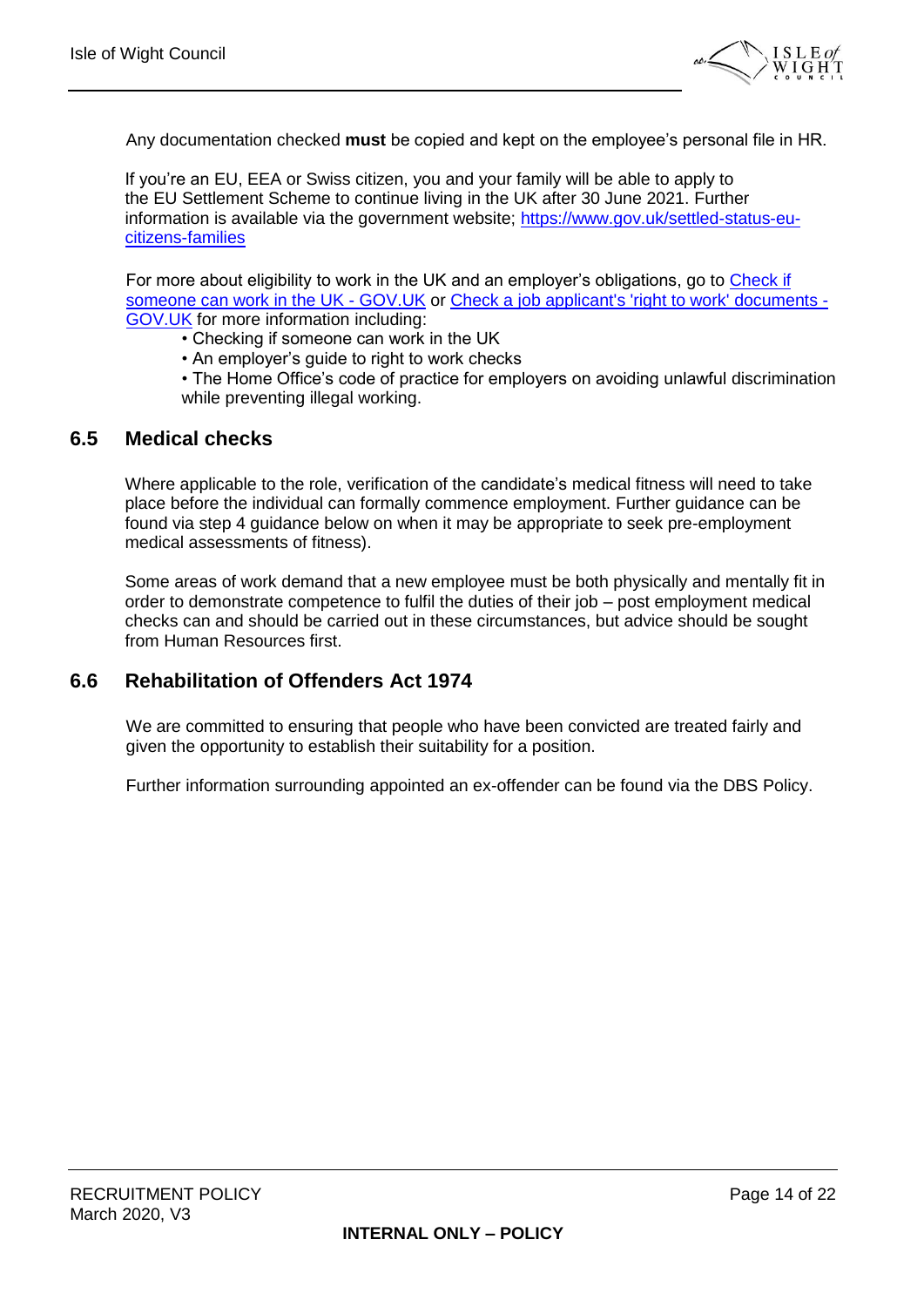

### <span id="page-14-0"></span>**7 Unsuccessful candidates**

Unsuccessful candidates should be contacted as soon as possible. It is good practice to call or email them as soon as the decision to appoint has been made, but only after the successful applicant has verbally confirmed that they will accept the position. It is good practice to provide feedback, where requested, for example;

- Start positively, thanking them for attending the interview
- Tell the candidate why they were unsuccessful, i.e. it was felt that they did not have the necessary skills or enough knowledge for the job whereas the successful candidate demonstrated significant capability for that particular role
- Avoid using any comments that could be perceived as discriminatory. All feedback should only relate to the job summary and generic role profile, remaining tactful to ensure feelings are not hurt
- The feedback should aim to help the candidate in future interviews, not to damage confidence

The council wants to remain at the top of people's lists of potential employers when they are applying for vacancies, so it is important that we promote a positive image even if they are unsuccessful. This can include taking the time to provide feedback where applicants have asked for it.

#### **7.1.2 Keeping records**

All information relating to each short listed applicant must be kept securely in accordance with the council's ['Corporate Retention Policy'.](http://wightnet.iow.gov.uk/documentlibrary/view/retention-policy-2011)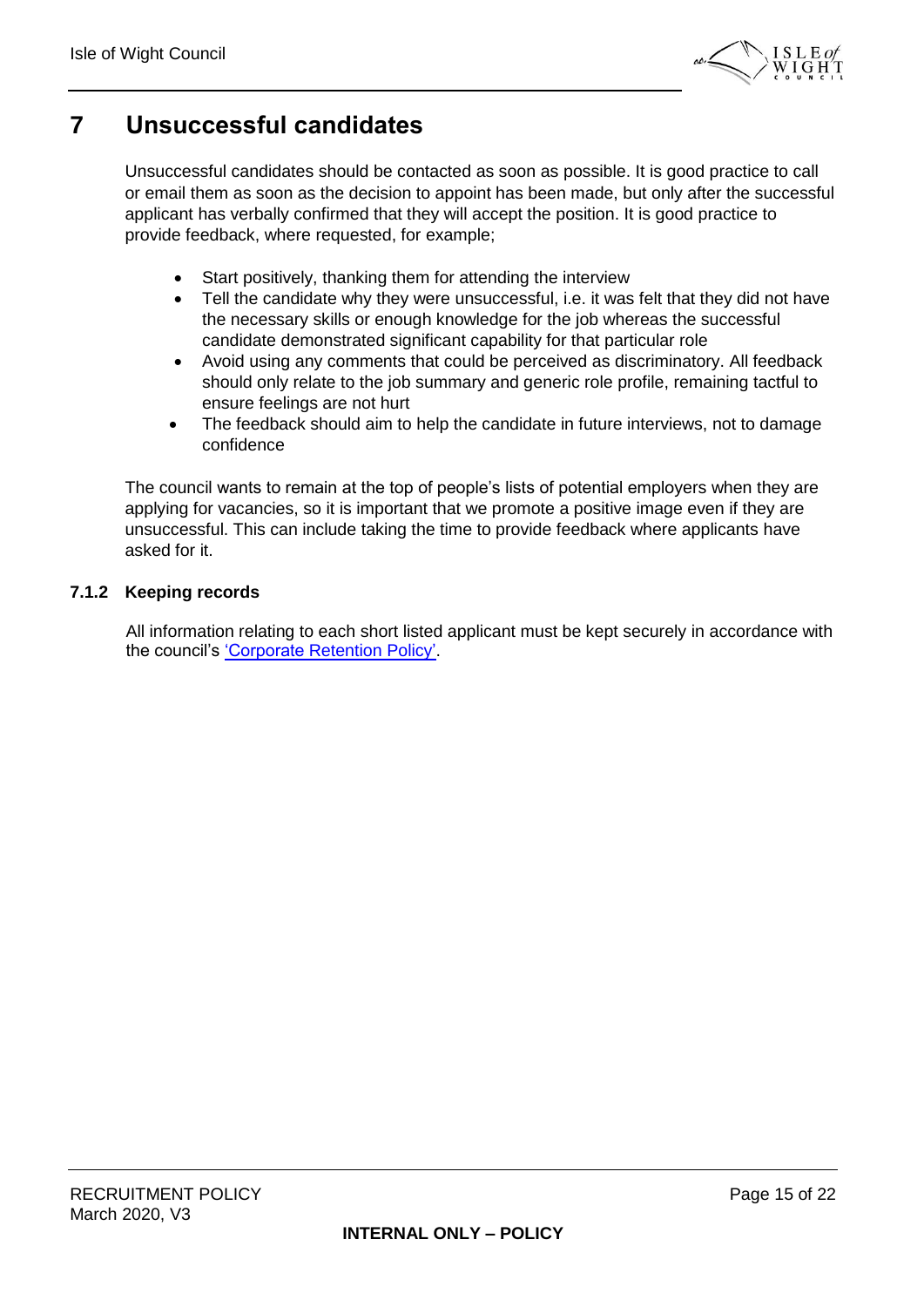

### <span id="page-15-0"></span>**8 Induction**

The importance of inducting a new member of staff cannot be over emphasised. This is the opportunity to induct them not only to the organisation but, the team and role too. Time should be taken to go through with the individual what the values, behaviours and expectations are of them as well as providing information on the jobs duties/deadlines and so forth.

An induction is also an opportunity to help individuals settle in and ensure they have the knowledge and support they need to perform their role as well as understanding the culture and support available. Social Workers, NQT's may be subject to separate induction requirements. This will be defined by management.

#### **8.1.1 Induction purpose**

A generic induction checklist can be found [HERE.](http://wightnet.iow.gov.uk/documentlibrary/view/induction-checklist-2017-pdf-) This provides a framework for a discussion between the individual and managers on day one of starting their role. Equally, managers should take time to familiarise themselves with the form to ensure any pre-employment requirement are completed.

#### **8.1.2 Probation**

Everyone commencing employment within the council will be subject to a probationary period whether brand new to the Local Authority, brand new to the Isle of Wight Council or, new to a different role.

Individuals appointed to a new role within the council will be subject to the necessary probationary period. Further details can be found via the [Probation Policy.](http://wightnet.iow.gov.uk/documentlibrary/view/probation-policy-2017) Individuals employed under the burgundy book will be subject to a probationary period as outlined within the individuals contract of employment. Those under grey book terms and conditions are equally governed by a 6 month probationary period however, will also be subject to the Firefighters Training Programme.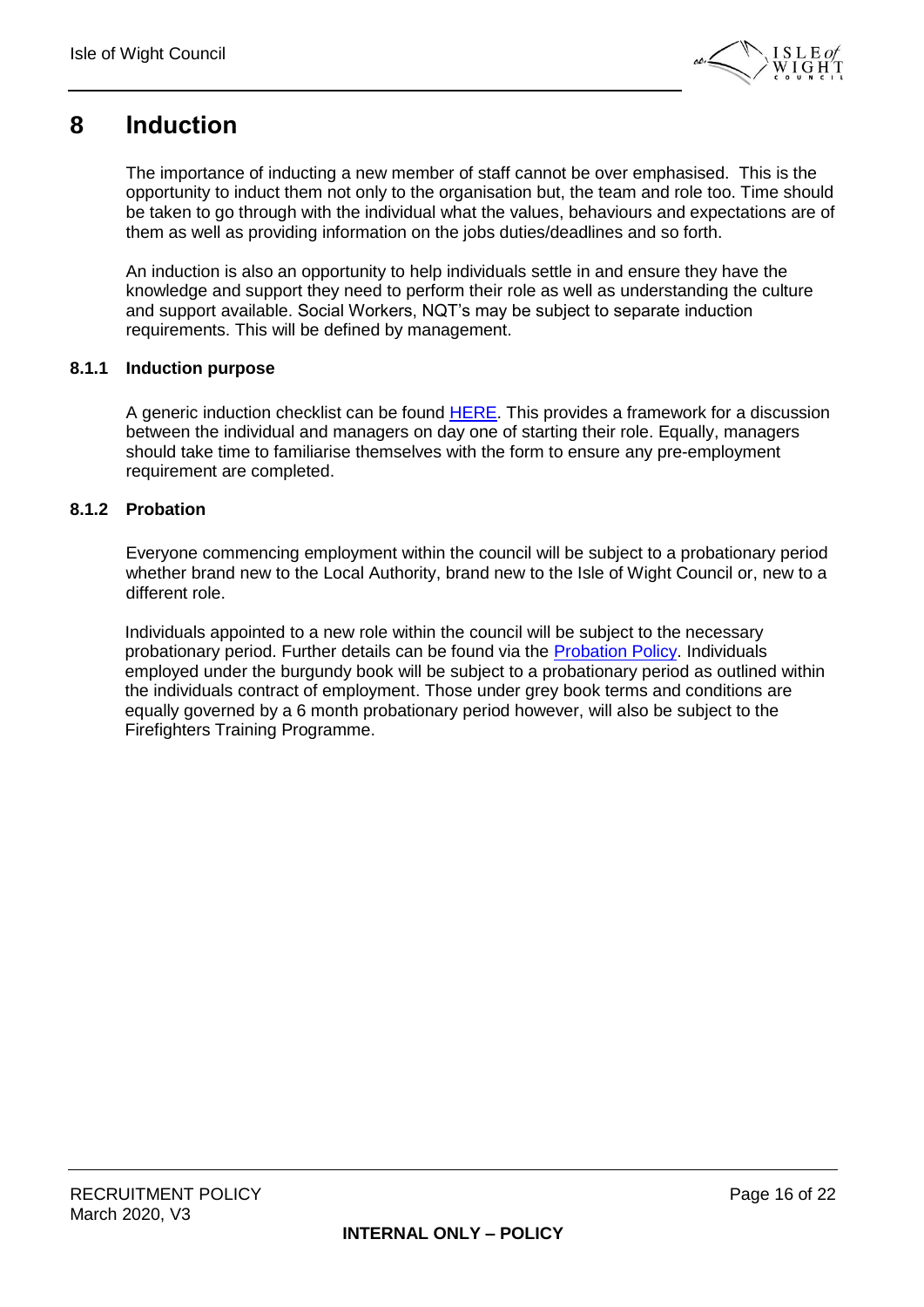

### <span id="page-16-0"></span>**9 Maintaining a Safer Culture**

The Safeguarding Statement carries up to date information on the scope of safeguarding, how to recognise safeguarding issues and how concerns are escalated. The statement can be found [HERE.](http://wightnet.iow.gov.uk/documentlibrary/view/safeguarding-statement)

It is essential that boards within schools adopt recruitment procedures that help deter, reject or identify people who might pose a risk or abuse children. Further information about the responsibilities placed on schools when carrying out recruitment procedures can be found in the DfE statutory guidance 'Keeping Children Safe in Education'.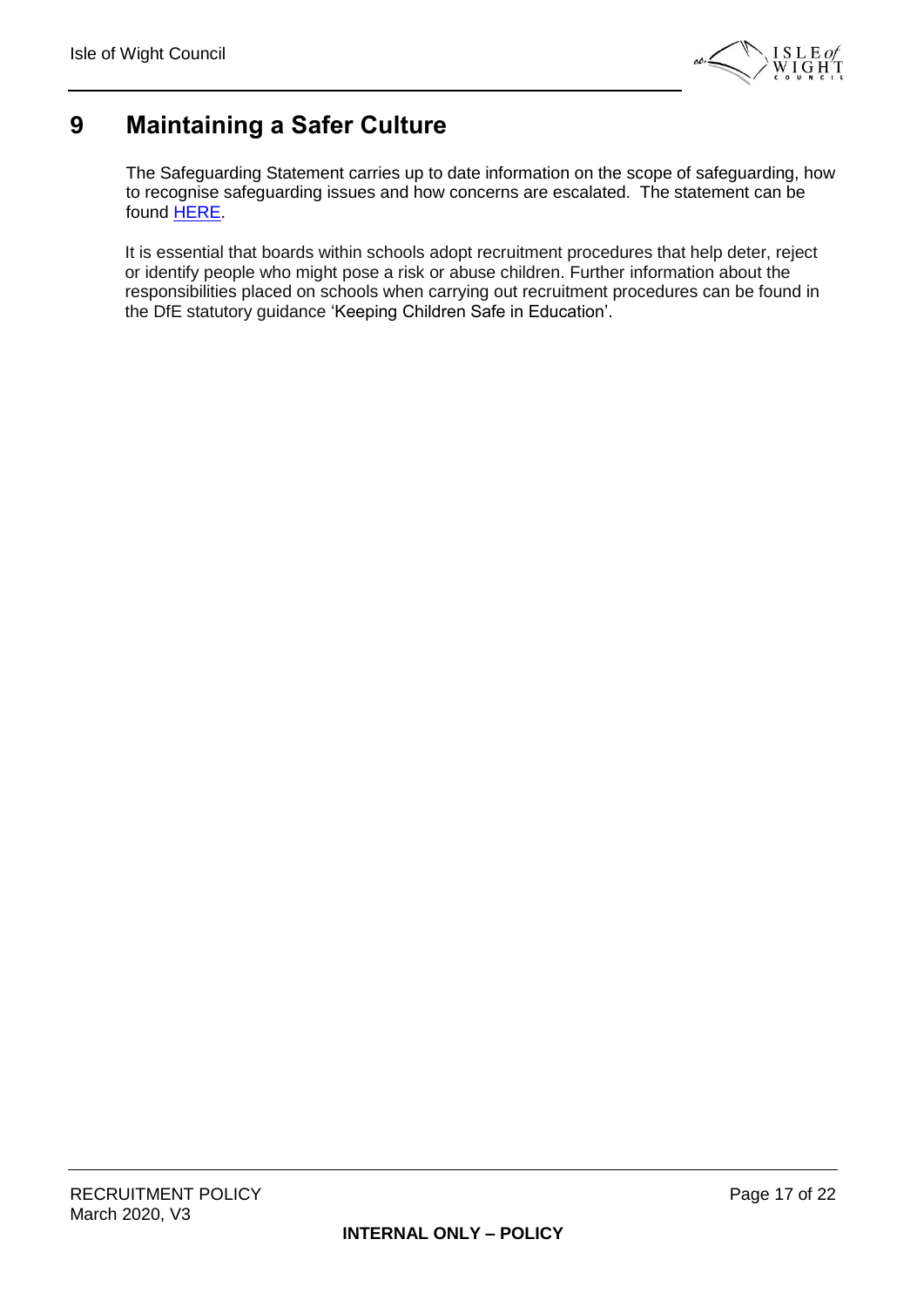

### <span id="page-17-0"></span>**10 Relocation scheme/allowance**

The Scheme is divided into three distinct sections. The intention of this policy is to set out:-

- *A. A home relocation / recruitment benefit for new employees:* the financial support available for new employees required to relocate to the Isle of Wight or to a location within commutable distance when taking up their first post with the Council;
- *B.* **As a travel allowance in hard to recruit occupational areas**: the financial support available to attract and retain new or existing employees in hard to recruit occupations where relocation is not feasible or desired but are located within a commutable distance to the Isle of Wight.
- *C.* **As a work base relocation allowance for existing employees**: the financial support available to an employee whose work base is relocated. This policy sets out the conditions for eligibility, the types of expenses that may be claimed and any other specific conditions that may apply

There is no automatic entitlement to relocation expenses. Any agreement to offer the relocation scheme/allowance must first be agreed via the recruitment process and considered in line with budgeting for the post/advertisement.

Consideration will be given as to whether;

- The post needs to be advertised within a national / international market.
- There is a need to increase the potential of recruiting high calibre staff to key posts.
- There is a need to increase the potential of recruiting to particularly "hard to fill" occupations.
- The post is permanent (although if deemed to be a key post on a fixed term contract of up to two years, consideration can be given to an appropriate level of reimbursement).

In agreeing to relocation expenses, the successful candidate's existing residence must be outside of what is considered to be a reasonable commuting distance from the Isle of Wight (for guidance purposes, normally beyond 50 miles) or outside of a reasonable commuting time.

#### **General Conditions**

Original receipts must be produced to support all claims for reimbursement. Without receipts, claims will not be processed.

Employees who voluntarily leave the service of the Council within two years of starting their employment will be required to repay all relocation expenses (plus VAT) received on the following scale:

- Up to 1 year  $-$  100% repayment
- Over 1 year 2 years pro rata percentage decrease by 1/12th for each completed month's service.

An employee claiming under the scheme will be expected to move home within twelve months of taking up appointment. Where the move is likely to take place more than twelve months after taking up appointment, and in cases of hardship due to the prevailing housing market, special application for entitlement under the scheme may be made to the Director of Corporate Services who would make a decision with the Chief Executive and/or board of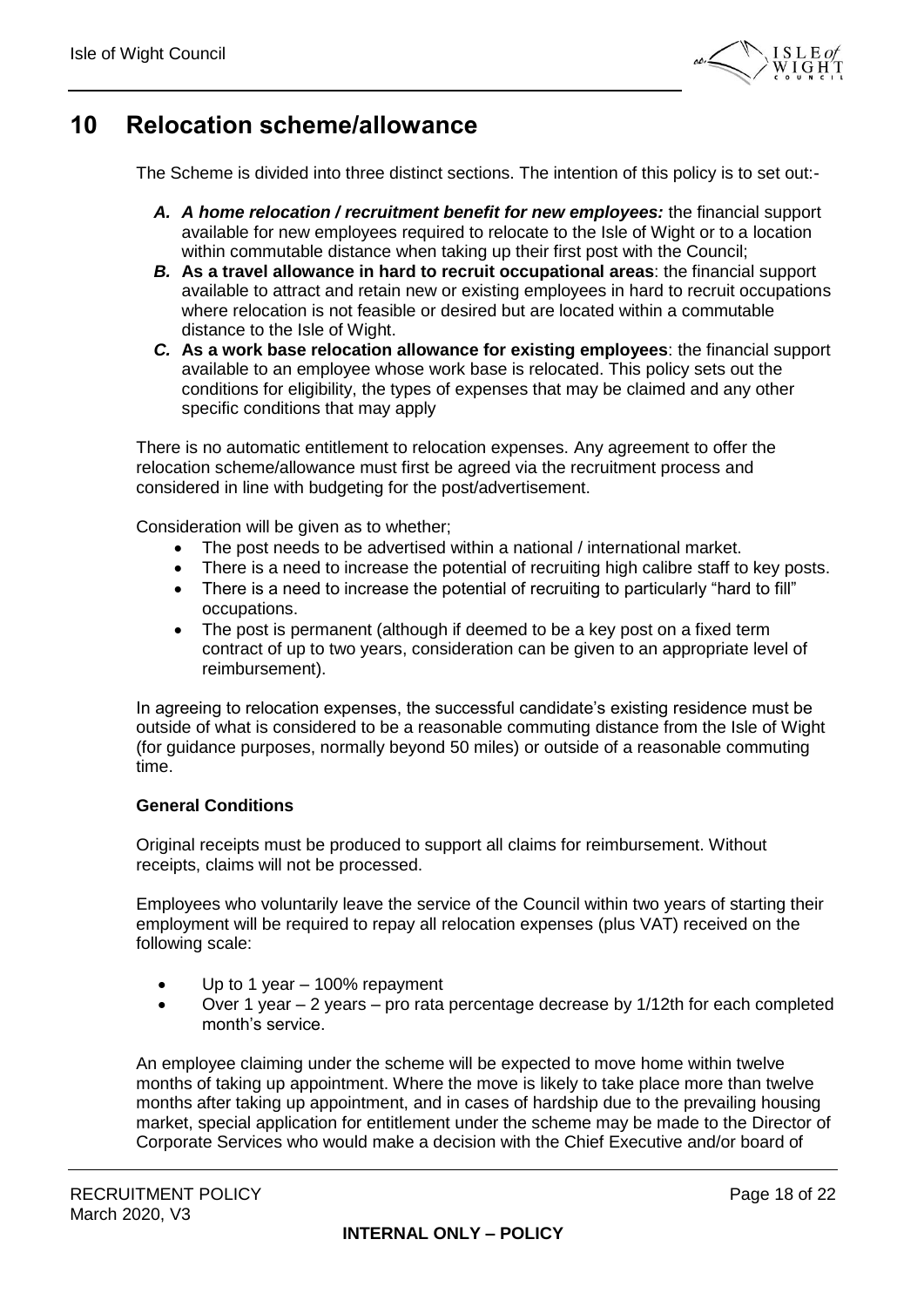

governors. Any extension has to be agreed with HMRC in advance of the twelve month expiry, and they are unlikely to extend beyond a further year.

In accordance with the HM Revenue and Customs (HMRC) rules for the exemption of tax and NIC liability, all claims must be made before the end of the tax year, following the year in which the employee starts their new employment with the Council. This deadline can only be extended in extenuating circumstances and with the approval of the Head of Corporate Services in conjunction with the Chief Executive and Head of the employing service department.

Qualifying payments up to £8,000 made within this scheme are currently tax free. However, for tax exemption to be available any expenses must be incurred or benefits provided before the end of the tax year following the year in which the newly appointed member of staff starts his or her new job.

Any payments in excess of £8,000 are subject to income tax and will also be subject to an end of year P11D return. Any relocation assistance over £8,000 will be included in the year end return to the HM Revenue and Customs (HMRC) on form P11D.

In the event of two people sharing the same household and are both taking up employment with the Isle of Wight Council, relocation allowances are payable to one party only. Any questions on the interpretation of the scheme should be referred to Human Resources.

### **Entitlements**

Relocation expenses will not exceed £8,000 (including VAT) unless there are extenuating circumstances to be taken into account. For expenditure to exceed £8,000 the appropriate Director must obtain approval from SMT/Headteacher/board of governors. This might include;

- an appointee losing the sale of their current property or the purchase of their new home outside of their control; or
- where in the prevailing housing market an appointee is experiencing difficulties in selling and moving, thus incurring significant additional costs in overnight stays; or
- where "hard to fill" posts have already taken a long time to recruit to, have incurred high advertising etc costs, and re-advertising will be equally as high.

The following costs associated with relocation may be claimed under the scheme where applicable. In order to allow flexibility of expenses claims, there is no cap placed on any of the following entitlements as long as the total aggregate cost does not exceed £8000 (including VAT). Receipts must be provided unless otherwise stated.

#### **Entitlements**

- 1. Domestic White Goods New domestic white goods for a new residence can qualify only for fixed and essential items (such as washing machines, fridges and freezers) that would be unreasonable to expect an employee to take with them from their old residence.
- 2. Removal Expenses The costs associated with moving furniture and belongings, (including insurance and storage charges). Please note that in the event of an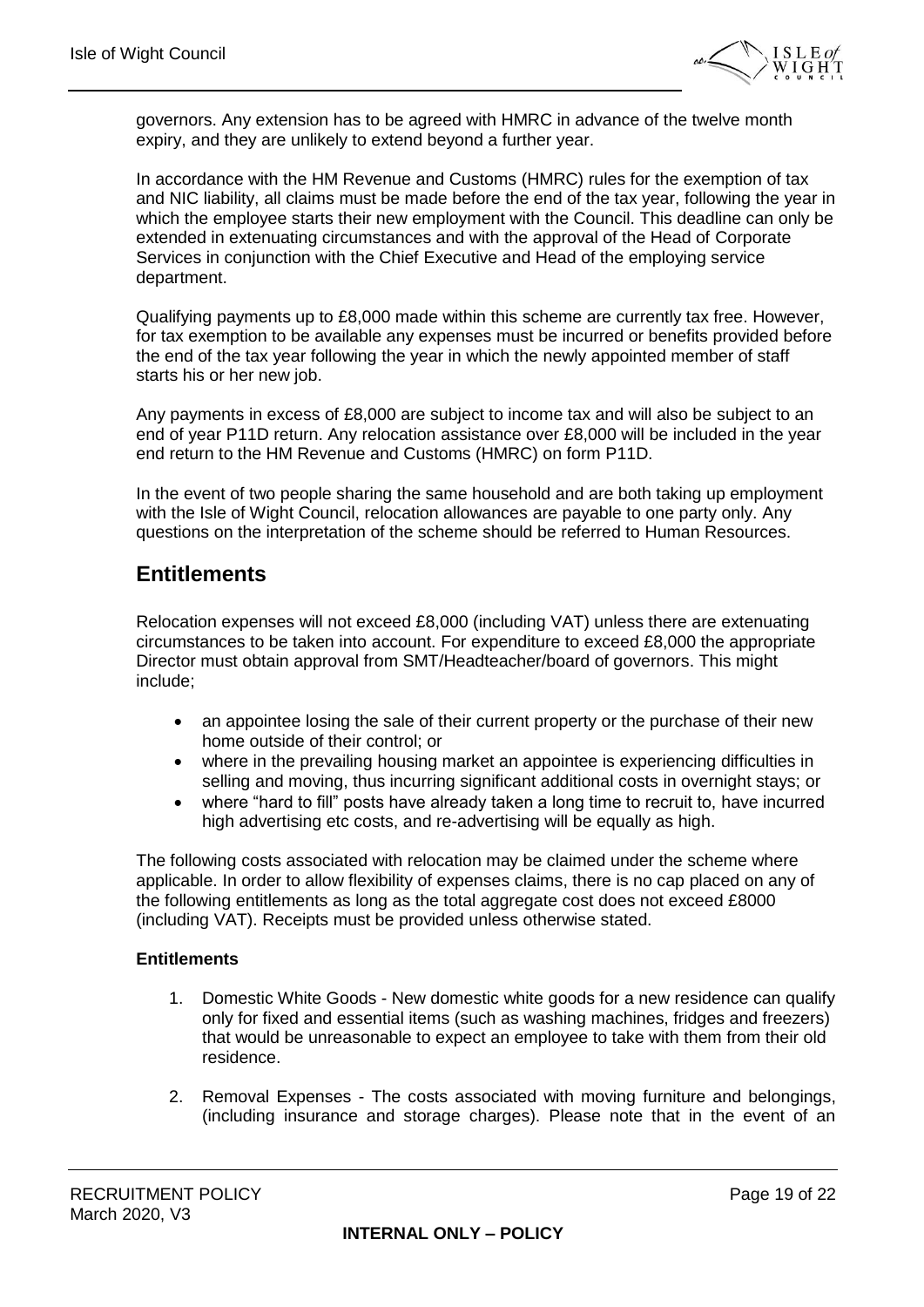

employee taking up temporary accommodation in the first instance, only the cost of the first removal will be reimbursed.

- 3. Legal and House Agent Fees Legal costs, valuation, survey and estate agent expenses including stamp duty for the sale of the existing property and / or purchase of a new property.
- 4. Travelling and Overnight Accommodation Expenses Associated travelling and overnight accommodation expenses for the employee and any dependents, incurred whilst making accommodation arrangements prior to taking up appointment or travelling from old home to new home. Travelling costs will be reimbursed at public transport rates (second class rail) or the HMRC car mileage rate whichever is the lower.
- 5. Disturbance / Settlement Allowance A monthly disturbance / settlement allowance is payable (and will be taxable), to employees who are relocating to the Island but where their house sale is proving to be problematic, and as a result are maintaining two homes.

Individuals may take up temporary residence through rented accommodation and a copy of the tenancy agreement along with proof that your house is on the market must be provided in order to make regular monthly payments.

Where this allowance is being claimed, the employee will not be eligible to claim travelling and overnight accommodation expenses.

Claims may not exceed £8000 and the total of any claims made for this allowance will be deducted from the overall £8000 limit for all claims made under this scheme.

Reimbursement will not be made for expenses which do not qualify. You should refer to the HM Revenue and Customs (HMRC) website for current information.

The payment of travel allowances under Section 87(4) of the Income Tax (Earnings & Pensions) Act 2003 means that any employee who is provided with or receives a payment for ferry travel or other travel related costs which are classed as ordinary commuting journeys will be considered to be a benefit and as such is treated as earnings. This means that individual employees being provided with any such allowance will incur tax and National Insurance as if the value of the season ticket was additional salary and so will be deducted through the pay as you earn payroll process.

The amount of the allowance payable will be determined by the cost of a season ticket or purchase of a book of tickets whichever is the cheaper option, by the route of ferry travel from the mainland ports and will be reimbursed by way of an additional payment to salary. It is expected that any such applicants for payment of this allowance will have utilised the negotiated discounts with ferry companies for staff of the Isle of Wight Council.

#### **Please note that if the employee leaves during the claiming period then outstanding amounts will be recovered. This must be made clear to the employee at the start of their employment.**

There is no entitlement to home relocation expenses for staff required to move their work base.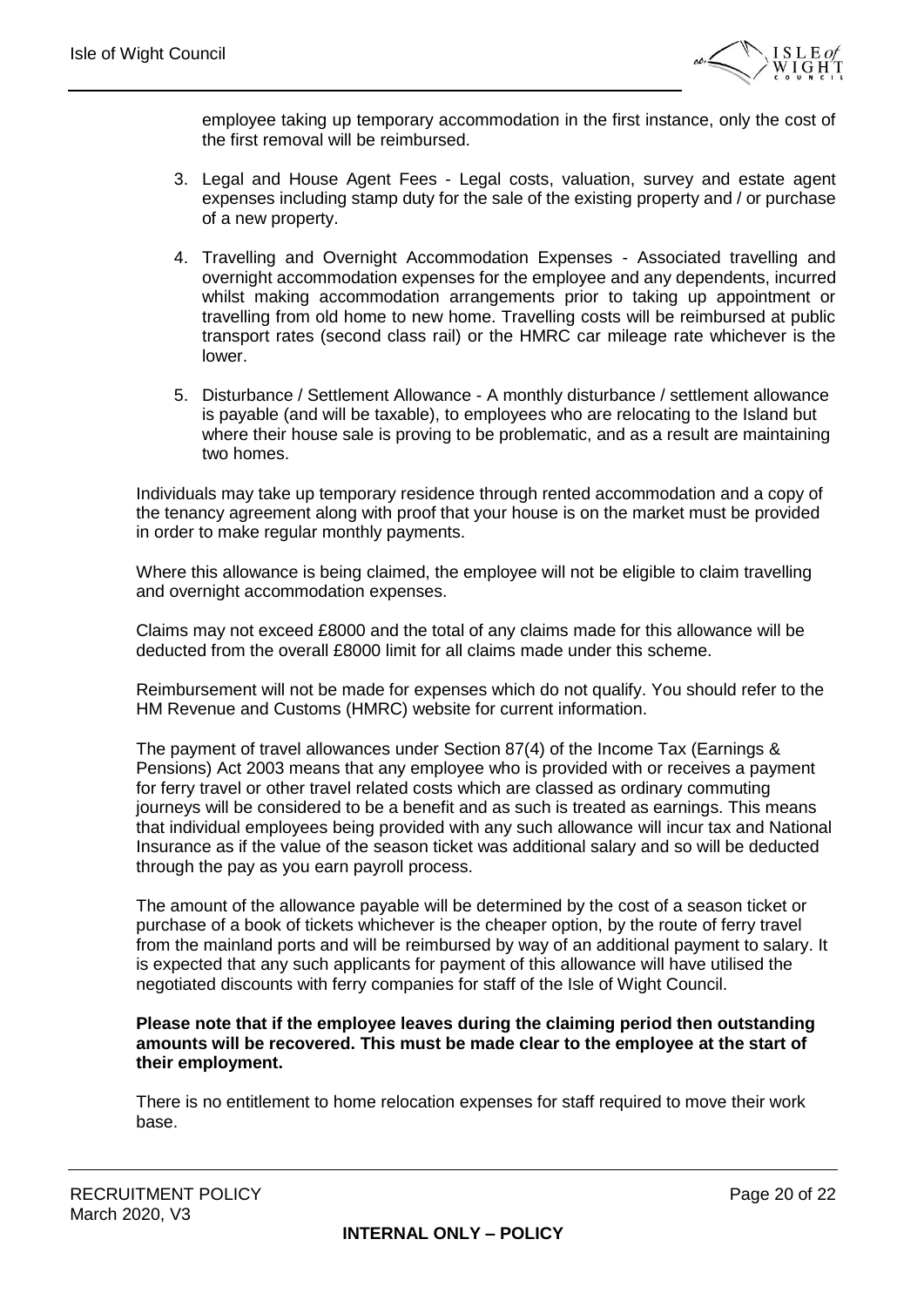

Where an employee relocates to another work location *on* the Island, no associated expenses of any kind will be payable, including excess travel or mileage costs or additional travel time.

When an employee relocates to another work location *off* the Island in accordance with the Council's local terms and conditions of employment set out above, the amount of excess travel expense and travel time may be taken into account as agreed on a case by case basis in order that reasonable reimbursement can be made. Any reimbursement would be taxable under current HMRC rules.

#### **Claim**;

To be reimbursed for re-location expenses you should submit your claim(s) to payroll.sapgeneralenquiries@iow.gov.uk using the form that can be found at http://wightnet.iow.gov.uk/documentlibrary/view/relocation-claim-form along with all original receipts, which will be need to be approved by your line/service manager. The payment will be made with your normal salary payment once payroll have received the approved request.

To receive a disturbance/settlement allowance the manager will need to email payroll.sapgeneralenquiries@iow.gov.uk letting them know the monthly amount to be paid and the length of time the allowance should be paid for along with a copy of the rental agreement and proof that the house is on the market. The allowance will be paid monthly along with normal salary payments and will show on your wage slip.